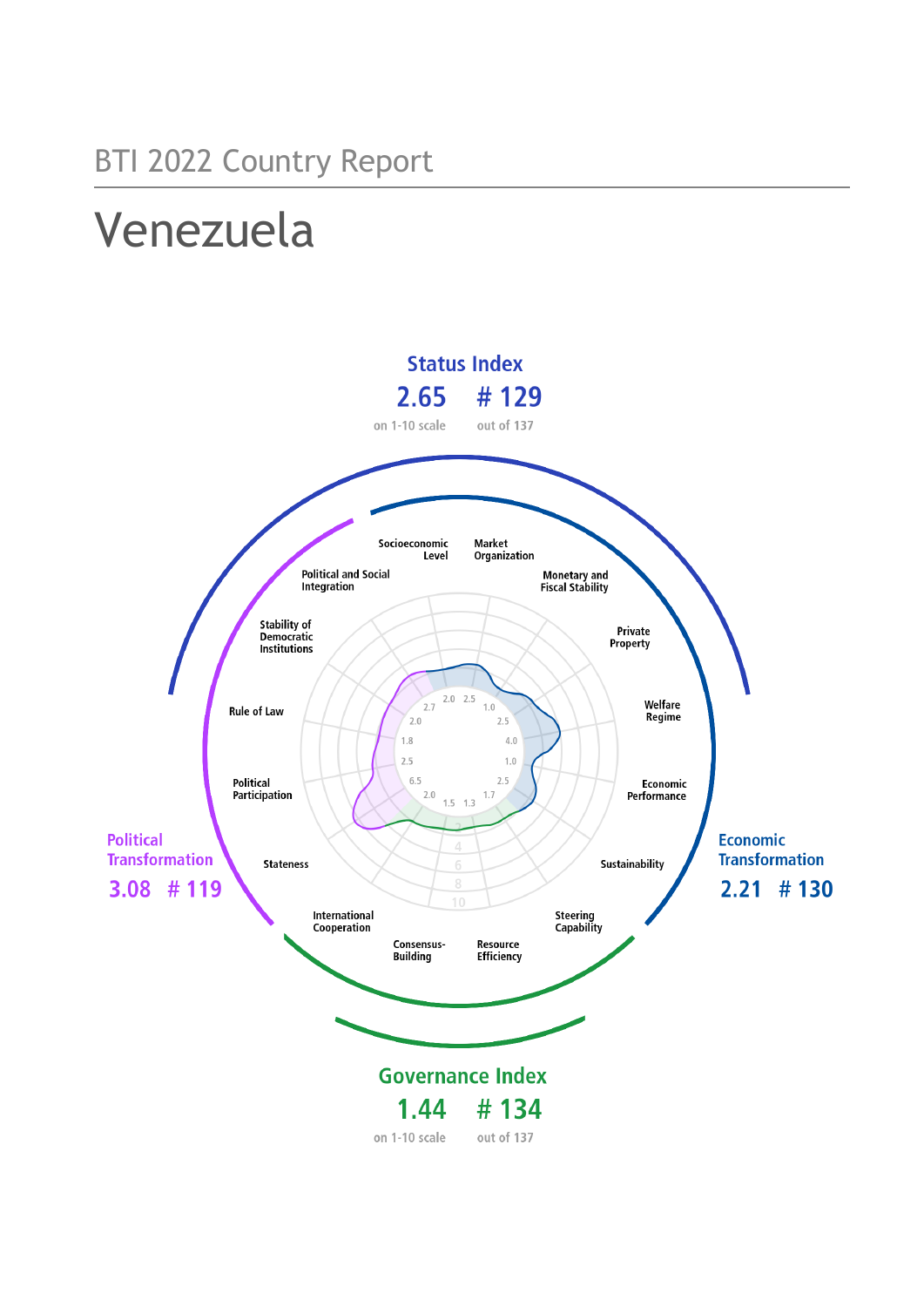This report is part of the **Bertelsmann Stiftung's Transformation Index (BTI) 2022**. It covers the period from February 1, 2019 to January 31, 2021. The BTI assesses the transformation toward democracy and a market economy as well as the quality of governance in 137 countries. More on the BTI at [https://www.bti-project.org.](https://www.bti-project.org/)

Please cite as follows: Bertelsmann Stiftung, BTI 2022 Country Report — Venezuela. Gütersloh: Bertelsmann Stiftung, 2022.

This work is licensed under a **Creative Commons Attribution 4.0 International License**.

#### **Contact**

Bertelsmann Stiftung Carl-Bertelsmann-Strasse 256 33111 Gütersloh Germany

**Sabine Donner** Phone +49 5241 81 81501 sabine.donner@bertelsmann-stiftung.de

**Hauke Hartmann** Phone +49 5241 81 81389 hauke.hartmann@bertelsmann-stiftung.de

**Claudia Härterich** Phone +49 5241 81 81263 claudia.haerterich@bertelsmann-stiftung.de

#### **Sabine Steinkamp** Phone +49 5241 81 81507 sabine.steinkamp@bertelsmann-stiftung.de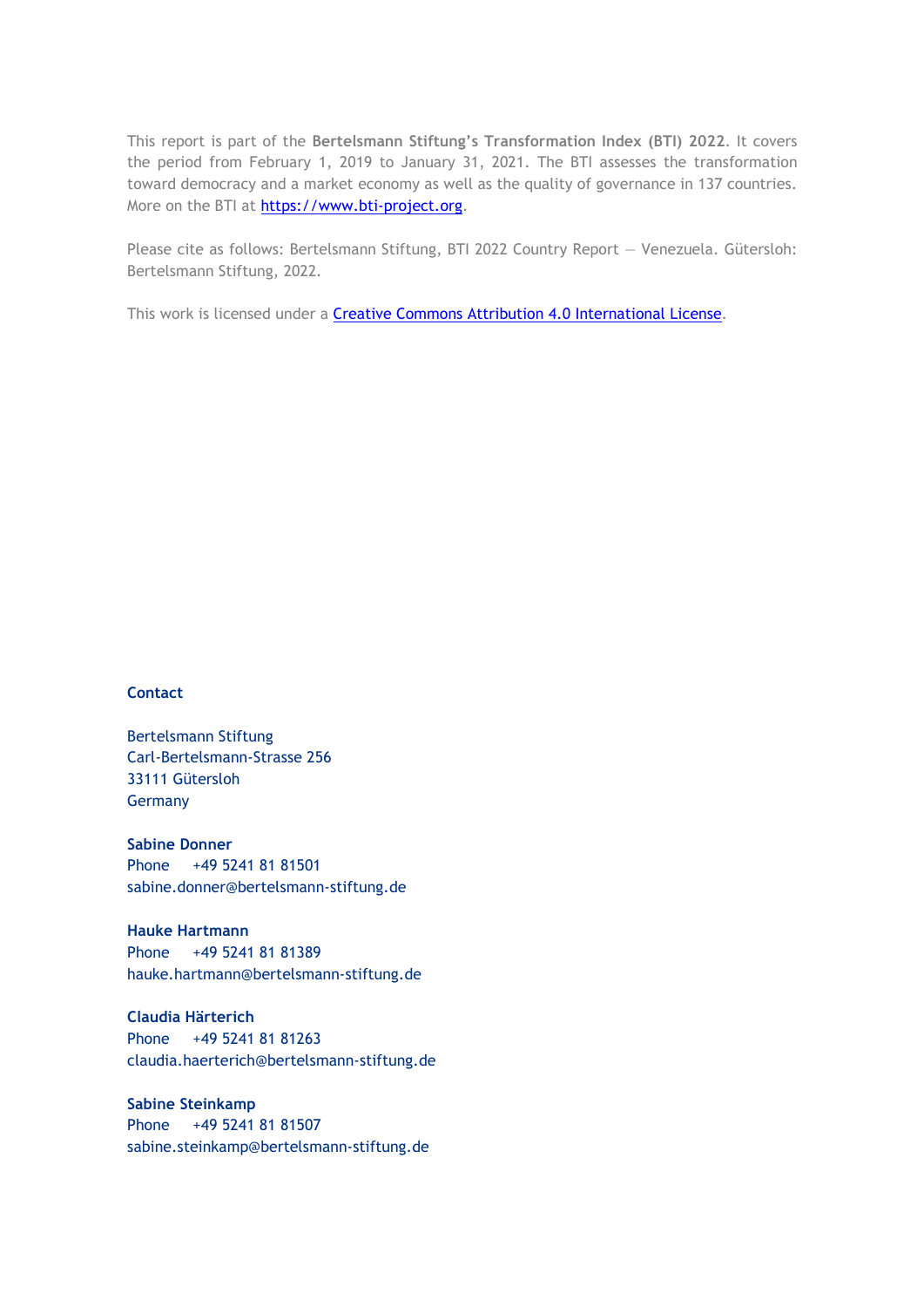#### **Key Indicators**

| Population               | M      | 28.4   | HDI                            | 0.711 | GDP p.c., PPP $\ S$       |      |
|--------------------------|--------|--------|--------------------------------|-------|---------------------------|------|
| Pop. growth <sup>1</sup> | % p.a. | $-0.3$ | HDI rank of 189                | 113   | Gini Index                | 44.8 |
| Life expectancy          | vears  | 72.1   | UN Education Index             | 0.700 | Poverty <sup>3</sup><br>% | 14.3 |
| Urban population %       |        | 88.3   | Gender inequality <sup>2</sup> | 0.479 | Aid per capita            | 10.0 |
|                          |        |        |                                |       |                           |      |

Sources (as of December 2021): The World Bank, World Development Indicators 2021 | UNDP, Human Development Report 2020. Footnotes: (1) Average annual growth rate. (2) Gender Inequality Index (GII). (3) Percentage of population living on less than \$3.20 a day at 2011 international prices.

## Executive Summary

By the close of the review period, Venezuela continued to have two presidents and two legislatures. The de facto power-wielding President Nicolás Maduro and the National Assembly elected in an unfree and unfair process in December 2020 had been recognized by about 20 countries, while nominal interim President Juan Guaidó and the legitimate National Assembly elected in 2015 had been endorsed by about 60 countries as of January 2021.

A petrostate in decay, the country is characterized by the amassing of political and economic power in the hands of an autocratic ruling elite, unfettered corruption, patronage networks, weak institutional arrangements and the brutal repression of dissent. Gross mismanagement of fiscal, monetary, budgetary and foreign exchange policies, as well as extensive graft, has thrown the country into a complex humanitarian crisis. Under President Maduro's watch, the economy came to a grinding halt, with the GDP plummeting by 86% and inflation topping 65,000% (in 2018). The IMF forecasts further GDP contractions of -10% in 2021 and -5% in 2022.

The complex humanitarian crisis has left over 1 million children between three and 17 years of age out of school, and about 350,000 migrant children and youth at risk of lagging behind. Severe structural constraints such as extreme poverty, the lack of a skilled labor force and a decaying infrastructure restrict the regime's governance capacity. But these constraints did not exist when the regime came to power. They are the result of irresponsible macroeconomic management characterized by excessive state interventionism, arbitrary expropriations, and the destruction of the price system and market rules, all of which resulted in the strangulation of the private sector. The share of citizens living under conditions of extreme poverty surged to 79.3% in 2019, and the proportion of the workforce deemed skilled labor dropped to 42.3%, a consequence of the decaying education and training system, as well as the massive exodus of well-educated and skilled Venezuelans who have fled the country's crisis.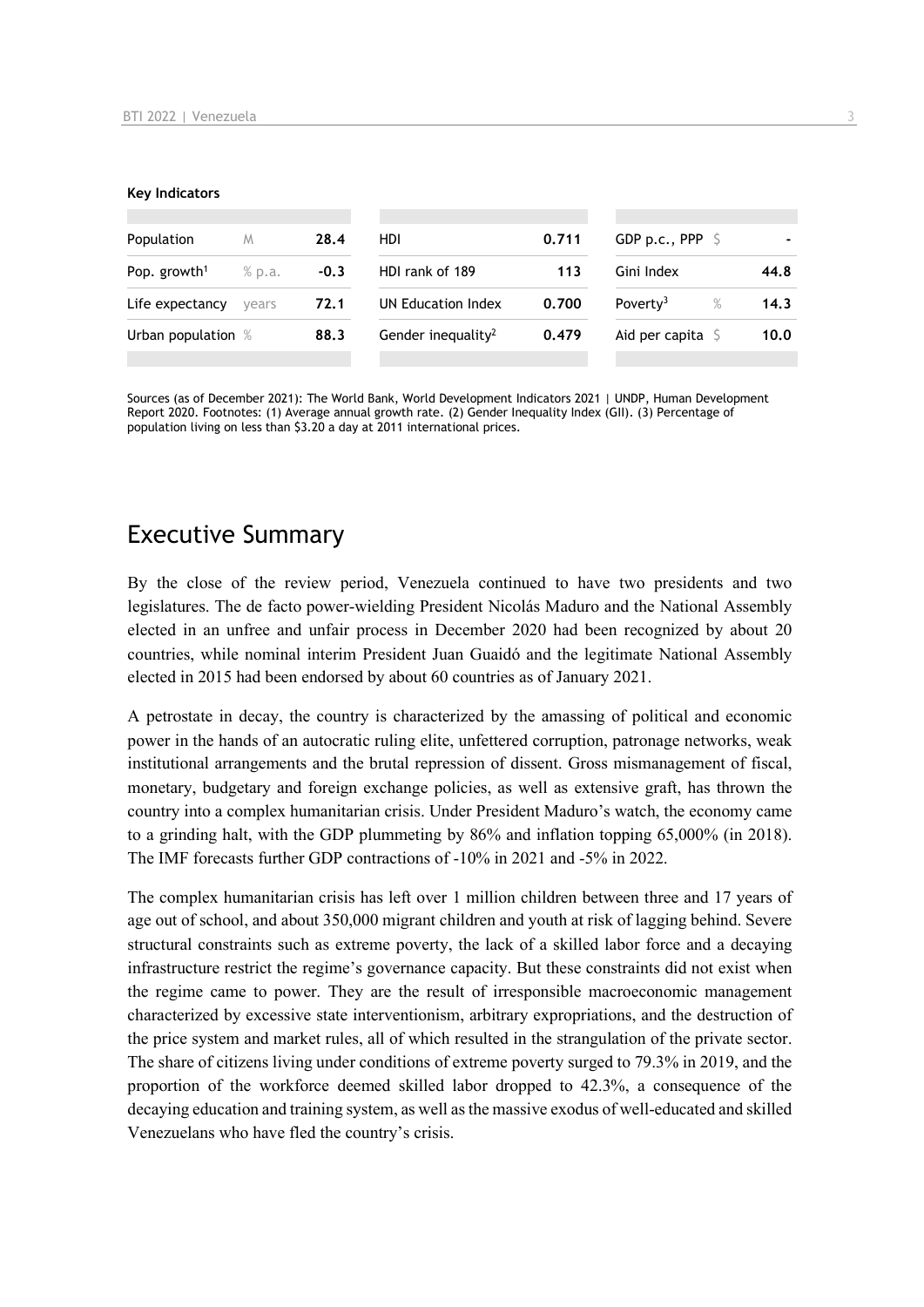With oil production down to a trickle, other products such as gold took center stage in generating foreign exchange. The quasi-legitimization of irregular gold mining in collusion with criminal syndicates, along with the stealth sale of the gold produced for cash, helped the regime's leaders survive but also implied that they are involved with criminal gangs. The regime has been effective in clinging to power, while evidently insensible to the complex humanitarian crisis affecting the population. Even the recent steps to loosen the tight controls on the economy, such as de facto dollarization and the stealth reprivatization plan via the Anti-Blockade Law, are intended to serve as lifelines for the cash-strapped regime rather than a move toward liberalization.

The country's strategic partners, including Cuba, Russia, China, Iran and Turkey, have provided the regime a real lifeline. Thus, the government has been extremely effective in the use of international support for its overarching strategic goal, namely securing and tightening its own grip on power. The support is not an integral part of a long-term socioeconomic development strategy. Russia, China and Iran consider Venezuela a bridgehead for their own longer-term geopolitical interests in the region.

At first sight, COVID-19 infection and fatality rates appear to be fairly low in Venezuela. However, the data is probably incomplete, and even so, the pandemic is exacerbating the ongoing humanitarian crisis in Venezuela. According to a report by the Center for Strategic & International Studies (CSIS), the already dismal humanitarian situation has further worsened over the course of the pandemic. The government did not act transparently, but rather with a mixture of misinformation and conspiracy theories, and used the state of emergency as cover for repressive measures against the opposition and to punish dissenters.

## History and Characteristics of Transformation

By 2020, seven years of uninterrupted economic recession that had knocked out two-thirds of the country's GDP and saw oil production and exports shrink to a trickle had turned Venezuela into a decaying petrostate. Petroleum had taken center stage in the economy during the 1920s, spurring social and economic modernization. Democratization started in the mid-1940s, but a first attempt failed. Democracy was reestablished only in 1958, after another authoritarian period, with the democratic order consolidating over the course of the 1960s. Successive democratically elected and alternating governments formed in the context of an elite pact model called "puntofijismo" (1958 – 1998) pursued the diversification of the economy through the creation of state-owned basic industries and import substitution industrialization in a protected market, a model that entailed huge subsidies that rewarded inefficiencies. The positive results of that period include the construction of modern infrastructure, the emergence of a middle class, increased upward mobility, and significantly improved education and health care systems.

A second opportunity to reduce the country's dependence on petroleum was lost with an IMFassisted adjustment program launched as a shock policy implemented by technocrats in the Carlos Andrés Pérez administration (1989 – 1992), which in turn triggered spontaneous popular protests.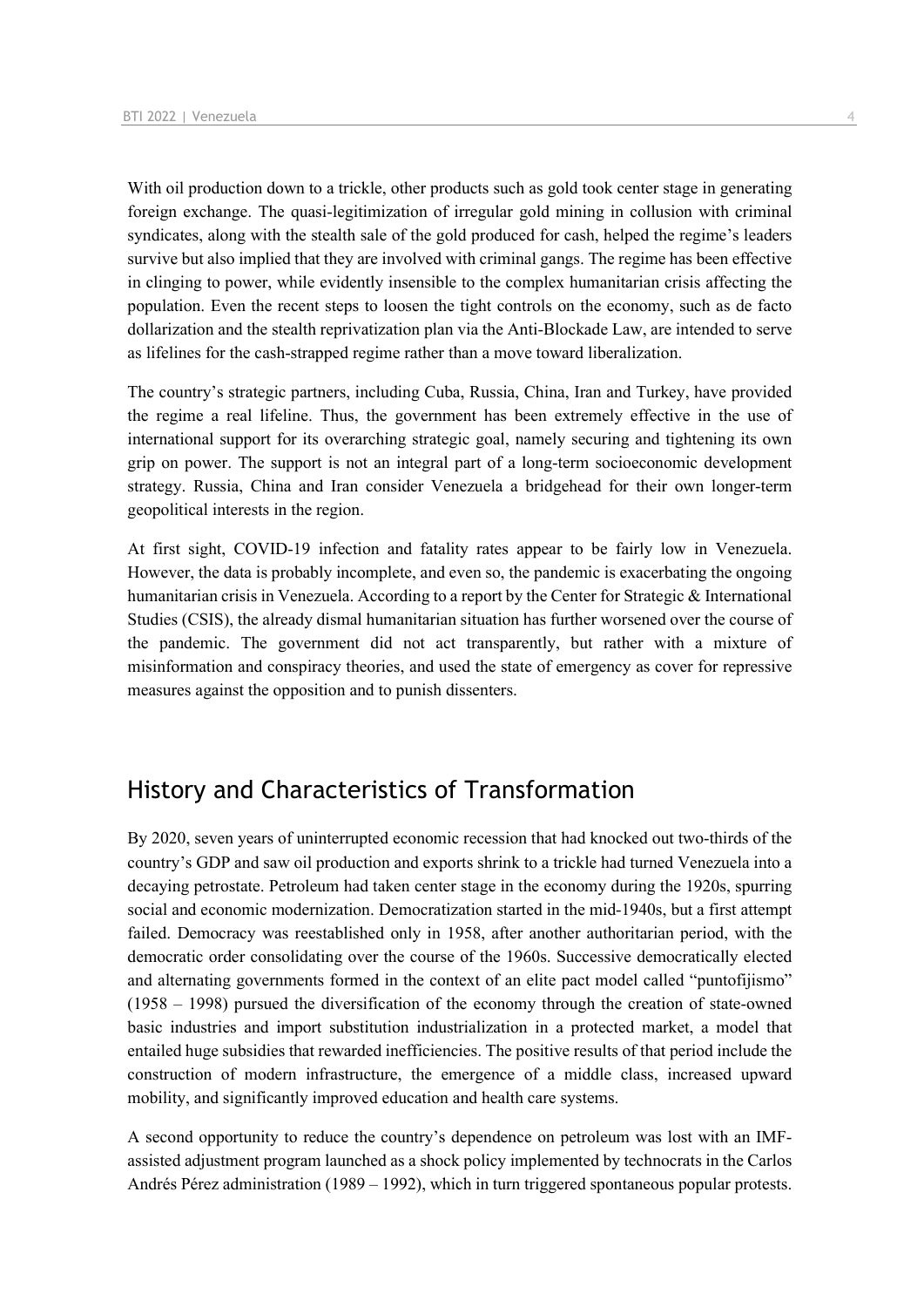Their violent repression provided a group of conspiring army officers led by Lt. Col. Hugo Chávez with a pretext for staging two coup attempts in 1992. The charges against Chávez were later dropped, allowing him to tour the country campaigning in the political arena. He was elected president in 1998. Riding on a tidal wave of popularity, he managed to get a new constitution approved that emphasizes four principles: plebiscitary democracy, the concentration of power, the re-centralization of the state, and the primacy of a state-regulated social market economy.

Chávez was re-elected in 2006 and 2012. His movement scored further victories at the polls in local, regional and national elections. However, he was unable to assume office in 2013 due to severe illness, from which he ultimately died in 2013. Maduro, his hand-picked successor, secured a razor-thin victory in the presidential elections of April 2013. In the legislative elections of 2015, the opposition secured a two-thirds majority in the National Assembly. Expectations that this would open the door to a gradual change were soon belied when the government urged a compliant Supreme Court to declare the National Assembly to be "in contempt" in order to bypass the legislative power.

The opposition initiative for a recall referendum on Maduro in 2016 was backed by 7.5 million voters but was ultimately blocked by the electoral authority. Massive demonstrations in favor of the referendum were brutally repressed, leaving more than 150 dead. The national elections that followed from 2018 to 2020 failed to meet constitutional requirements and were neither free nor fair. President Maduro was re-elected in May 2018 but was denied recognition by the opposition and a large part of the international community. The election of a constituent assembly consisting entirely of members of the Maduro-headed United Socialist Party of Venezuela (PSUV) in July 2018 was unconstitutional and was also denied recognition by the opposition and abroad. In January 2019, the National Assembly elected 36-year-old Juan Guaidó as its president for the 2019 – 2020 session. In a surprise move, the Assembly also formally declared Maduro's de facto presidency to be "judicially ineffective," and in accordance with constitutional provisions, assumed the executive power with Guaidó as interim president. While Maduro has been backed by his allies Cuba, China, Russia, Turkey, Nicaragua and a few other countries, Guaidó has been recognized by about 60 countries, including most of Latin America, the United States and the European Union.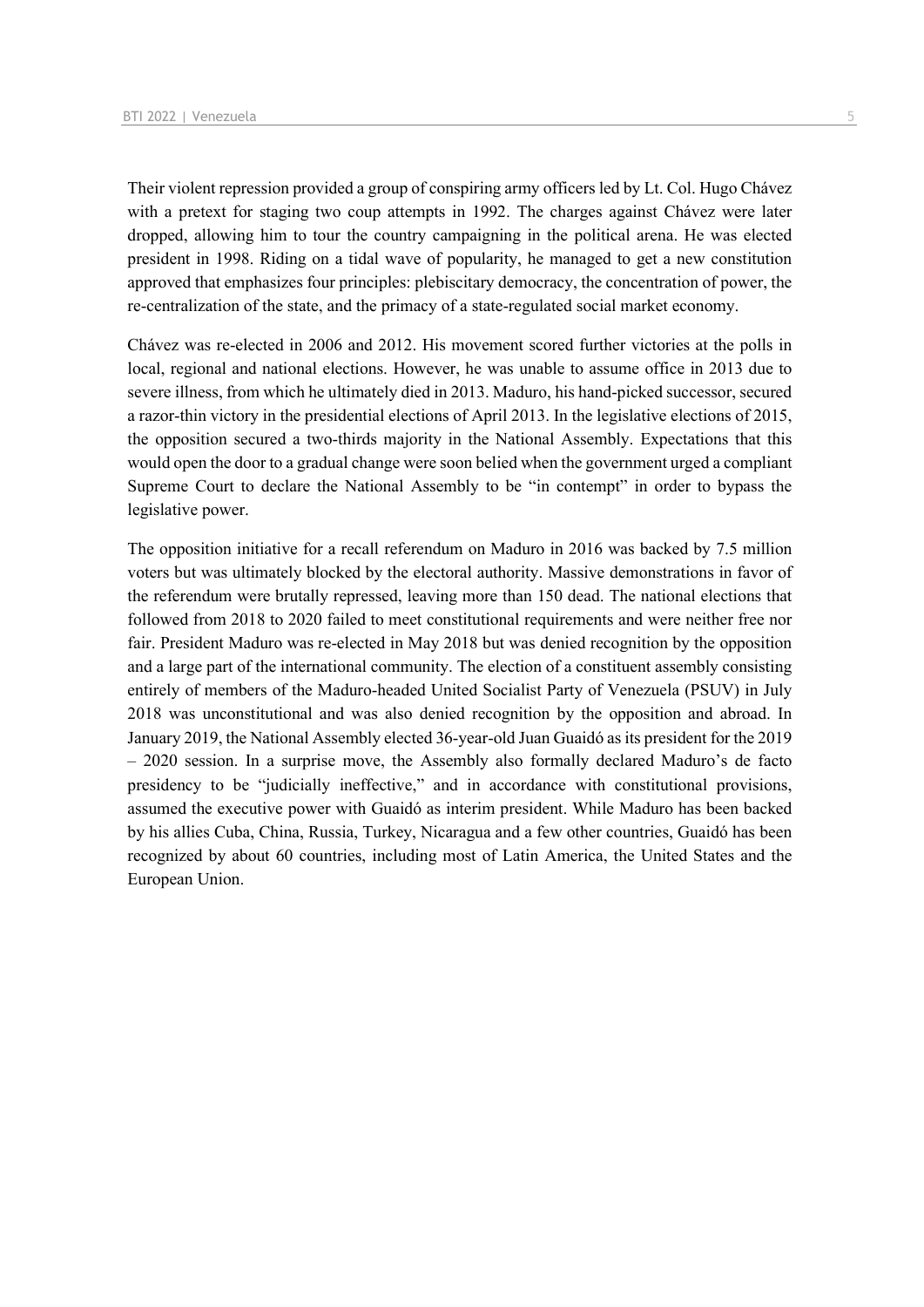The BTI combines text analysis and numerical assessments. The score for each question is provided below its respective title. The scale ranges from 1 (worst) to 10 (best).

## Transformation Status

## I. Political Transformation

#### **1 | Stateness**

If, according to Max Weber, the (modern) state is a human community that (successfully) claims the monopoly of the legitimate use of physical force within a given territory, Venezuela has – intentionally or not – experienced a further refeudalization, given the fragmentation of the once comprehensive state monopoly on the use of force. The boundaries between state and non-state actors have become even more blurred, placing a great burden on future redemocratization. The governing elite has de facto delegated parts of the state monopoly on the use of force to guerrillas; mining, drug and human-trafficking mafias; and regime-friendly urban gangs, the so-called colectivos. This is true in large areas of the border states as well as in specific neighborhoods of the big cities. Illegal gold, coltan and diamond mining in the "mineral arc" south of the Orinoco (about 112,000 km2) are mainly controlled by the Colombian National Liberation Army (ELN) guerrilla in collusion with Venezuelan military mafias. Transparency Venezuela (2020) estimates that only between 10% and 30% of the gold extracted is processed by the State Gold Mining Company (Minerven) and delivered to the central bank as required by law. The rest leaves the country in trucks and planes, or carried by human "mules." Drug and human trafficking in Apure, Táchira and Zulia on the Colombian border, as well as in Sucre, close to Trinidad, are controlled by cartels in collusion with militarypolitical mafias. The U.S. Drug Enforcement Administration (DEA, March 2020) has charged President Maduro and 14 current or former high officials with narcoterrorism and drug trafficking, among other criminal charges, offering millions of dollars as a reward for information leading to their capture.

#### **Question** Score

Monopoly on the use of force 4 $\frac{22}{10}$  $106$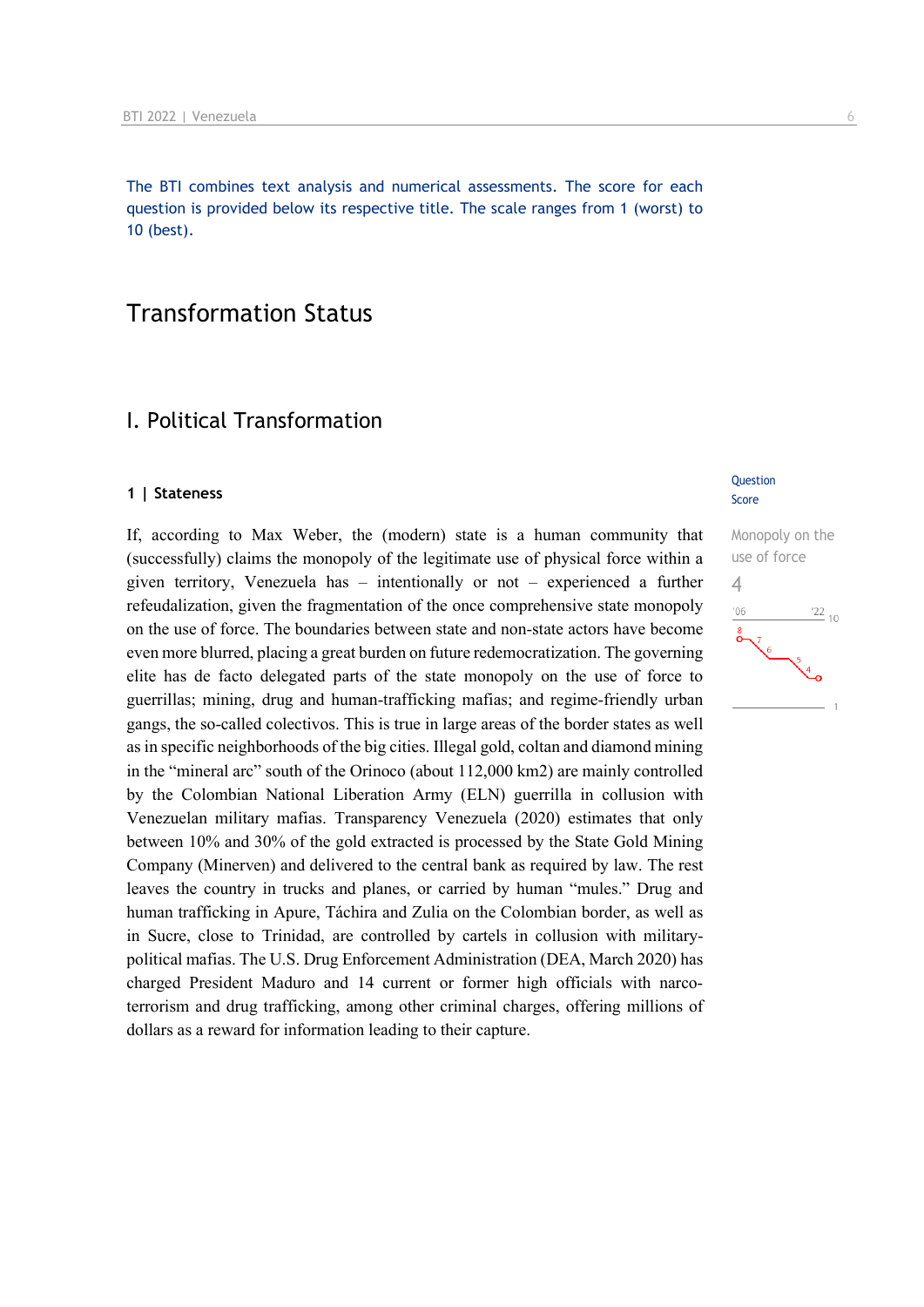All social groups agree about citizenship and accept the nation-state as legitimate. Access to citizenship is simple and without discrimination. However, in 2020, the Electoral Council deprived indigenous peoples, about 3% of the population, of their full citizenship rights by replacing the constitutionally enshrined direct, secret and universal vote with a second-degree suffrage process based on the show of hands. Although there is no systematic denial of citizenship on the formal level, the fusion of nation and chavismo in some sort of civil religion amounts to the denial of citizenship for dissidents, at least on the rhetorical level.

The legal order and political institutions are entirely free from religious dogmas. The majority of the Venezuelan population (about 90%) is Catholic, but neither the widely trusted Catholic Church nor evangelicalism, which is present in poor urban areas, are interfering in the legal structure or political institutions of the state.

The state's administrative structure still covers the whole territory and is easily accessible but has deteriorated even more in the past two years in terms of effectiveness and regulatory quality and implementation. The system of social missions, formerly a parallel administrative structure in the framework of a "new institutionality," has all but disappeared: the official mission website has not been updated in recent years, and the National Statistics Institute lists only eight programs, down from over three dozen, with little information or data on performance. The Food Distribution Mission was replaced by Local Supply and Production Councils (CLAP) managed by the ruling party (PSUV).

In recent years, about one-fifth of the population has fled the country, causing what is currently the most severe refugee crisis in the world outside of Syria. The massive emigration of trained workers, as well as staff recruitment and promotion practices based on political loyalty rather than performance, have exacerbated the poor technical conduct and capacity of public services. Venezuela's civil service is perceived as the least professional and most politicized in Latin America (OECD 2020: Government at a Glance. Latin America and the Caribbean). The judiciary consists of a five-layer court system: the Supreme Tribunal, the superior courts of appeal, the district courts, the courts of first instance and the parish courts. The courts of special jurisdiction include military, tax and juvenile courts, along with justices of the peace. The justice system is not independent, impartial, transparent, accessible or effective (UNHCHR Report 2020). Citizen confidence in the judiciary is at a low level (OECD 2020). The tax authority (SENIAT) meets professional standards. Tax system complexity is low (taxcomplexity.org); tax returns can be filed easily via the internet. Law enforcement is incumbent upon half a dozen national, 23 state and 114 municipal police departments, totaling about 115,000 agents. The public perceives

State identity 9



No interference of religious dogmas 10  $\frac{22}{2}$  10

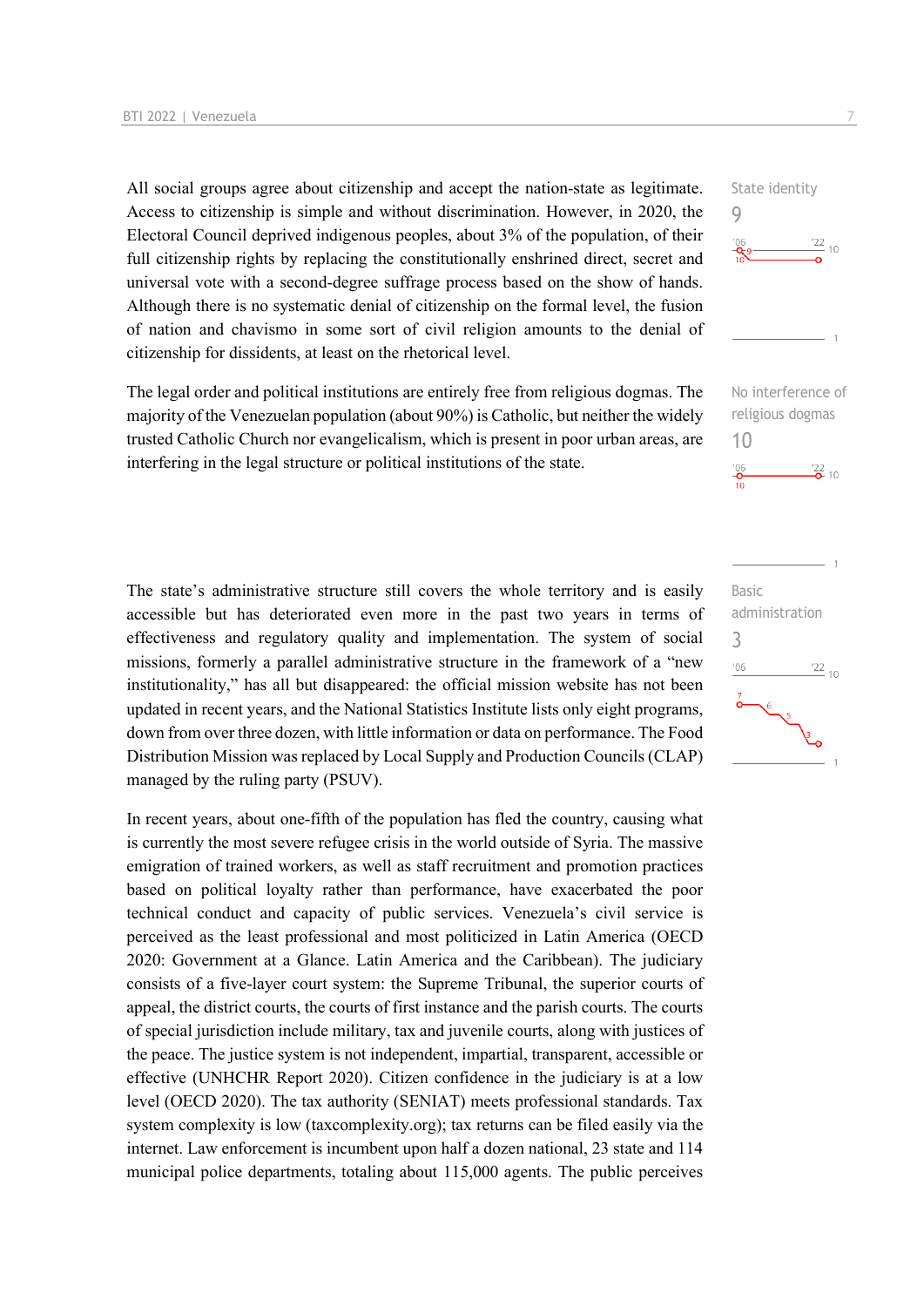the police forces as uniformed crooks rather than as law enforcers (trust in the police 18%, Latinobarómetro).

Mobile telephone and broadband services are provided by two private companies and the state-owned telecom firm CANTV, which also runs a landline network. Several cable TV operators provide internet access. The telecommunication networks cover the whole territory, but connectivity problems are frequent due to underinvestment, poor maintenance and power outages. The loss of the country's telecommunications satellite Venesat-1 in March 2020 degraded connectivity in rural areas. Intra- and interurban transportation is provided by a complex mix of private and public companies. Several big cities have subway networks. The system is in existential crisis due to controlled prices that do not cover costs, lack of spare parts or fuel shortages. The state-owned company BAER operates over a dozen international and domestic airports. Government-appointed military officers operate and control nine major ports and hydrocarbon terminals. Although over 90% of households are connected to water supply systems, only just over 20% have regular access to safe drinking water. Fully 95% use improved sanitation facilities (ENCOVI 2020).

Education is provided by a system of public and private institutions at the university, secondary, primary and pre-primary levels. There are over 90 universities and institutes of higher education and 28,000 primary and secondary schools. The country's general crisis has affected school attendance. Health care is also provided by public and private institutions covering the whole country. There are over 200 public hospitals and a dense network of primary health care stations (outpatient and diagnostic centers). Health care is in disarray due to the loss of human capital, supply shortages and the breakdown of medico-technical equipment.

According to a survey commissioned by the National Assembly on the impact of the COVID-19 pandemic in nine cities (October 2020), 40% of the households suffered daily and 28% weekly power outages, and 76% suffered weekly drinking-water supply disruptions (in some cases, there was not even water for washing hands). The reported disruptions cannot be attributed to the COVID-19 pandemic alone.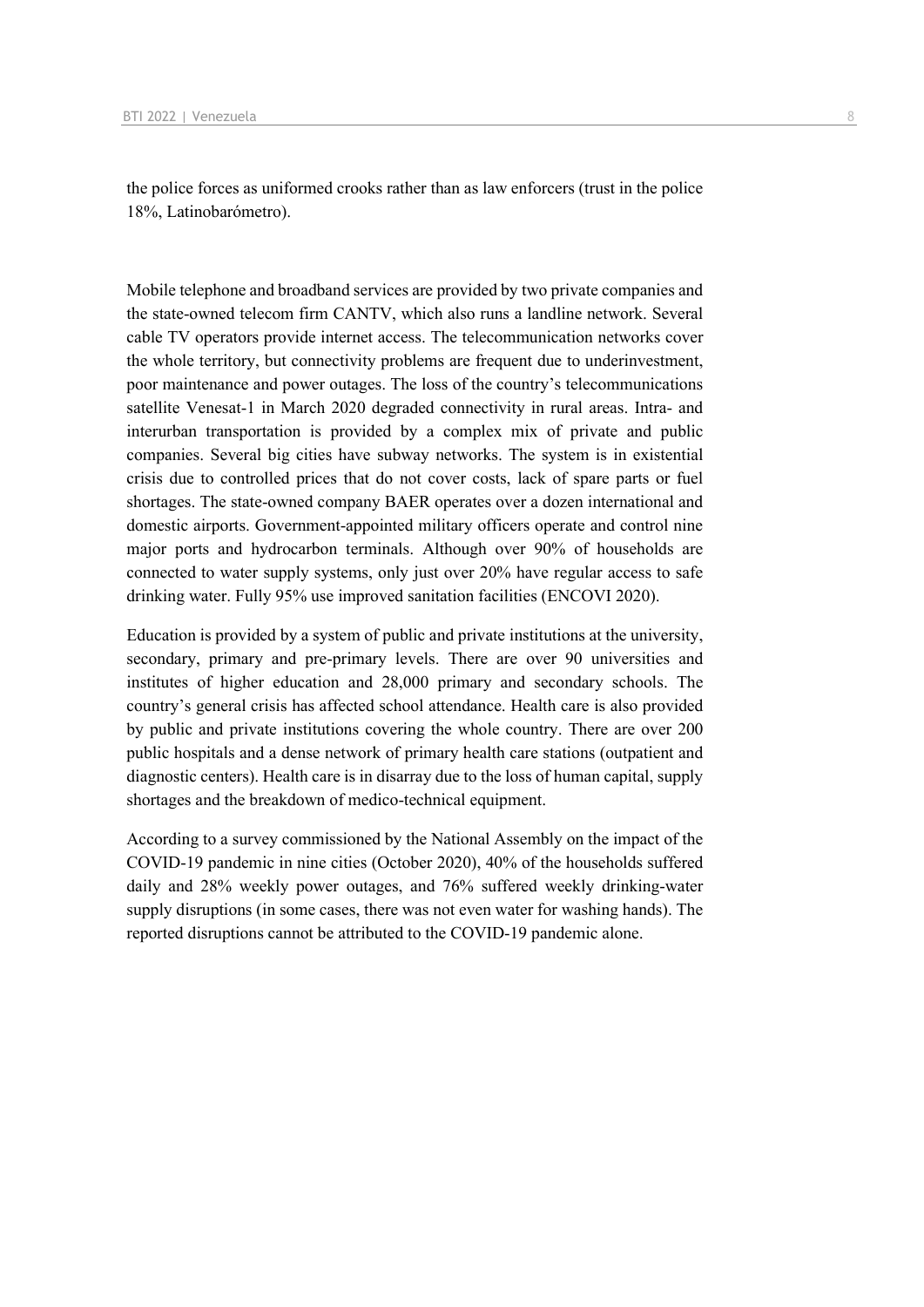#### **2 | Political Participation**

Elections are called frequently at the national, regional and local levels, but often not regularly under the terms of office and schedules established by the constitution and the laws. The country's score on the Perception of Electoral Integrity Index is a very low 27, with the lowest values for electoral laws (12), procedures (16), campaign finance (16) and electoral authorities (19) (Electoral Integrity Project 2019, data referring to the presidential elections 2018).

The conduct of the parliamentary election of December 2020 was irregular from the beginning to the end of the cycle, including aspects such as its schedule; regulation; the registration of voters, parties and candidates; observation; the voting itself; the vote count; the audit; and the proclamation of elected representatives. Most opposition parties decided to boycott the election, considering it not to be free and fair due to countless irregularities and lack of guarantees, but a handful of microparties agreed to participate and were allowed to run. Members of the leadership ranks of major opposition parties were suspended by the Supreme Tribunal and their parties with their symbols were handed over to groups of dissidents who had agreed to participate. The World Jurist Association declared the last parliamentary elections "null and void."

The time limits for registration were too tight; the number of representatives was increased from 167 to 277, disrespecting the proportionality principle enshrined in the constitution; the rules were updated by the Electoral Council just two months before the election, violating the constitutional term of at least six months; millions of Venezuelans who live abroad were excluded from voting; a process based on the show of hands was imposed on the indigenous peoples, stripping them of their right to a direct and secret vote as enshrined in the constitution; there was no independent observation or audit; the ruling party set up checkpoints ("Puntos Rojos") near the voting stations aimed at intimidating voters who depend on government handouts; and the government systematically used food assistance to pressure citizens to vote. Not all posts were filled according to the election outcome, as two micro-party leaders who failed to muster the necessary votes were let in through the back door by the Electoral Council, which added the votes cast for other micro-parties to their total.

As in other past elections, the official party and its allies had privileged access to the state-controlled media and public resources. Access to the over 14,000 polling stations was easy for rural and urban voters. Special biosecurity protocols for COVID-19 prevention were established and followed during the voting process, including obligatory face masks, social-distancing rules, and disinfectants for pencils and hands before touching the voting machines. The Electoral Council, the electoral management body which ranks as one of the five power branches set up in the constitution, was appointed by the Supreme Tribunal in violation of the procedure established in the fundamental law. The body is not impartial, as the majority of its members are known regime loyalists.

Free and fair elections  $\overline{\phantom{0}}$  $^{\prime}06$  $\frac{22}{10}$ گہ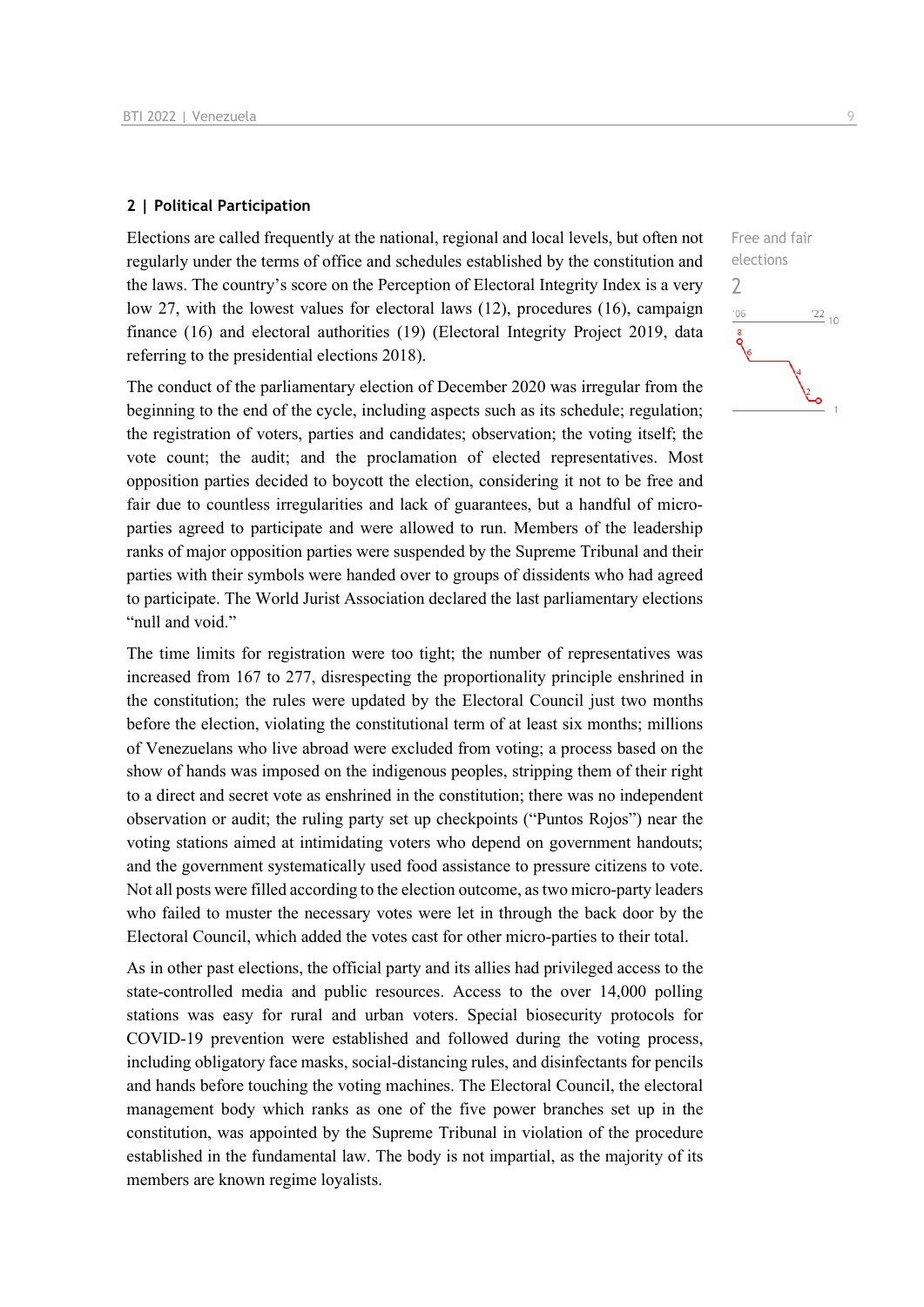The election was condemned by a host of nations for its lack of freedom and fairness but recognized by resource-rich allies such as China, Iran, Russia and Turkey. Venezuela presents the lowest Global State of Democracies Indices in Latin America (0.25, lower than Cuba's 0.28).

Given the absolute concentration of power in the presidency and top party and military elite, elected representatives lack the effective power to govern. This is true of the judicial, legislative, electoral and people's branches of government, and of the regional and local authorities. Before the parliamentary election, Maduro announced that he proposed to have a National Communal Parliament Law approved, creating a body based on the unelected commune structure. This would be dominated by the ruling party, and would hence be a welcome instrument for keeping the National Assembly in check, even though the ruling party holds an overwhelming majority of 90% of the seats there.

The rights of association and assembly are constitutionally guaranteed but are not protected in practice. Practical restrictions on assembly and association include the criminalization of protest and arbitrary detentions of party leaders, and even of members of parliament in violation of their immunity from prosecution. The Supreme Court's June 2020 rulings ordering the takeover of major opposition parties by regime loyalists amounted to a direct attack on the freedom to form political groups.

The United Nations Independent International Fact-Finding Mission on Venezuela (Geneva, September 2020) documented 87 human rights violations against protesters, 36 instances in which protesters had been killed and instances of torture in detention. Protesters have often been charged with crimes based on "evidence" fabricated by security forces. The report concluded that the violations amount to crimes against humanity, and that Maduro and two of his ministers were aware of the crimes: "They gave orders, coordinated activities and supplied resources in furtherance of the plans and policies under which the crimes were committed." Referring to attacks on civil society, the UNHR experts said: "Venezuela must stop trying to control civil society organizations and stop publicly stigmatizing their leaders and criminalizing the work of civil society and human rights defenders."

The regime did not waste time in seizing the opportunity presented by the COVID-19 pandemic to invoke emergency powers, tightening its control and seeking to legitimize the already habitually brutal repression of social protests against failing services and supply shortages. In doing so, it argued that public safety concerns were at stake. Protests by health care workers against their inadequate working conditions were brutally repressed, and more than a dozen were detained for publicly criticizing the situation. People who tested positive for the coronavirus using rapid tests were forcefully quarantined in makeshift quarters without minimum facilities; most never received a confirmed test result. Venezuelan migrants who had lost their jobs in Colombia due to the pandemic and who returned to their country were corralled in temporary camps and characterized by official spokespersons as "bioterrorists" who

Effective power to govern  $\overline{\phantom{0}}$  $^{\prime}06$  $\frac{22}{10}$ 



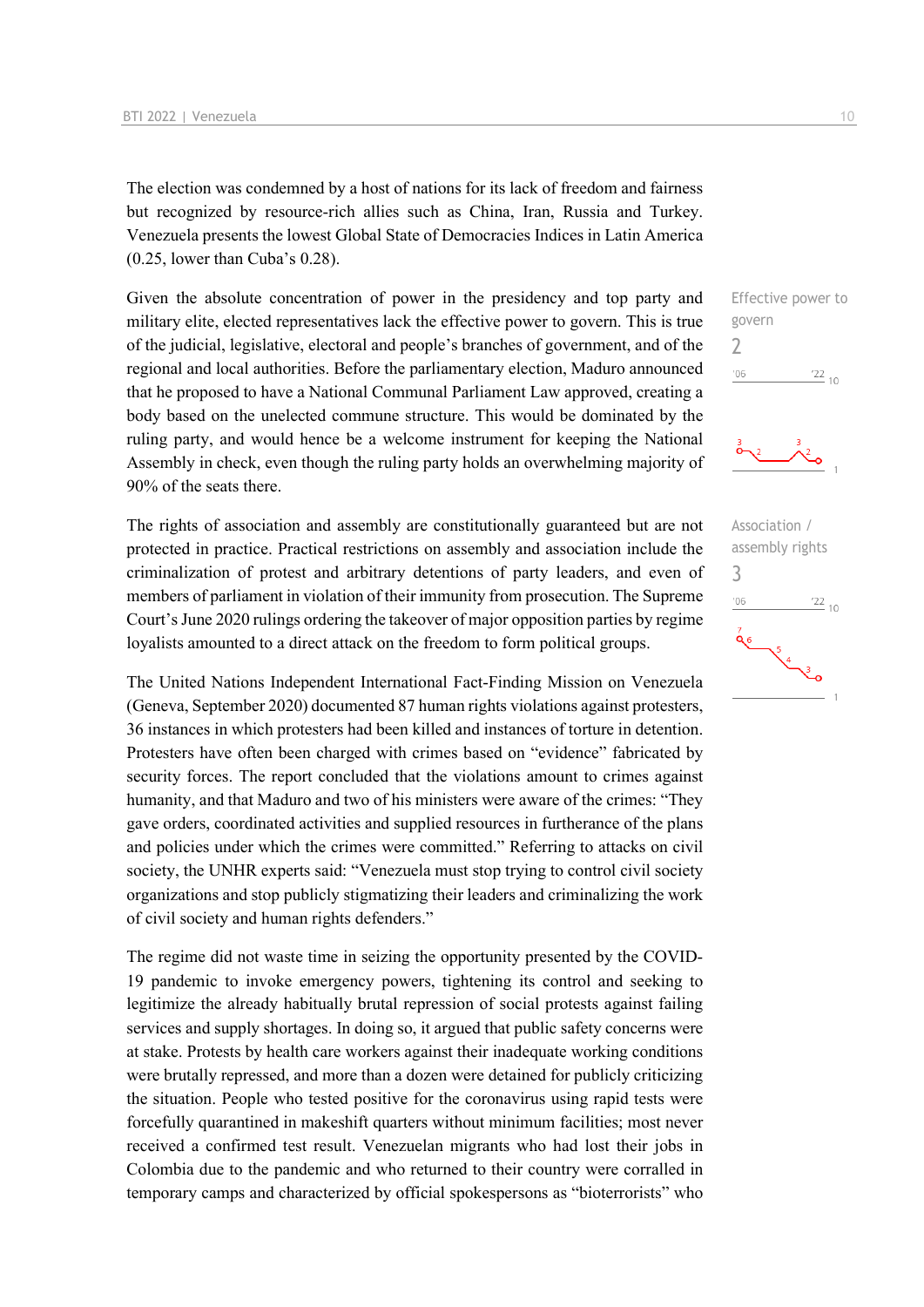were spreading the disease to the fatherland. As of January 2021, the system of rotating strict and flexible quarantine measures was still in place. Seven days of strict quarantine with most businesses closed were followed by seven days of flexible quarantine, during which most businesses were allowed to open.

The regime has succeeded in reducing the number of independent media outlets to almost zero. There are no independent print media or TV channels, and just a few independent radio stations survive. The regime monitors broadcast and social media, and threatens or persecutes critical journalists and users. The National Telecommunications Commission (CONATEL) controls the internet, restricting or disrupting access to websites or social media providers. In 2019, the Instituto Prensa y Sociedad Venezuela (IPYS Venezuela) recorded 1,032 incidences in which individual expression and information-access rights – both of journalists and ordinary citizens – had been violated, mostly by state actors. This number exceeded even that recorded at the height of the protests in 2017 (Humanists International).

Human Rights Watch (HRW) found that authorities have harassed, detained, and prosecuted political opponents, including several lawmakers, journalists who have published reports critical of the government, and human rights lawyers who provide legal support to demonstrators protesting the lack of access to water, gasoline and medicines. Security forces have confiscated cellphones and laptops from journalists and forced them to erase photos or videos. According to the high commissioner for human rights, in Venezuela "journalists and human rights defenders critical of the government continue to face intimidation and public defamation," and there are clear "restrictions on the freedom of expression," including the "application of legislation against targeted groups, attacks against human rights defenders and the detention of journalists."

Censorship – both state-enforced and self-imposed – has become increasingly prevalent in Venezuela. Direct attacks on journalists, restrictive legislation, lawsuits against media outlets and the government's control of imports, including printing paper, have combined to stifle the climate and have led to growing self-censorship (Humanists International). The Reporters without Borders World Press Freedom Index ranks Venezuela at 147th place out of 180 countries.

Such measures have reportedly increased following the outbreak of the COVID-19 pandemic. Access to a web portal created by members of the opposition designed to spread information about the pandemic was blocked. Health care workers are warned not to reveal any information about cases or conditions in their individual workplaces, and not to criticize the government's handling of the pandemic. Attacks on journalists have continued as the authorities have sought to control coverage of the COVID-19 pandemic. IPYS Venezuela reports that at least 146 journalists attempting to cover the pandemic faced obstructions during first four months of the year (Humanists International).

Freedom of expression

 $\frac{22}{10}$ 

3 $-06$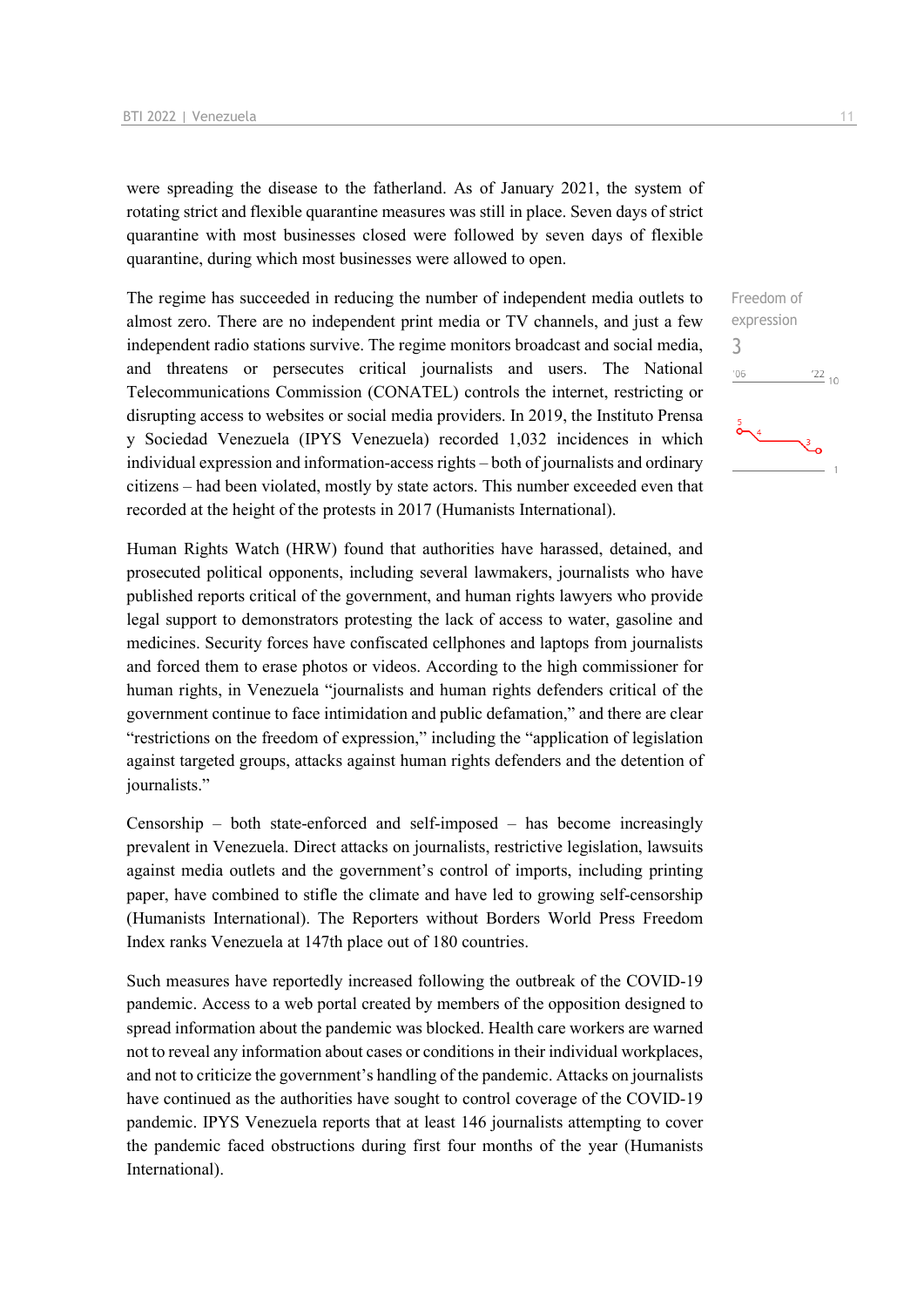#### **3 | Rule of Law**

The constitution of 1999 establishes five branches of government: in addition to the traditional structure of legislative, executive and judicial powers, there is an electoral and a people's power. However, their independence is only on paper. The principle of checks and balances is rejected by the regime as a bourgeois relic that must be overcome. The four other powers are executive appendages that rubber-stamp whatever actions are put before them to keep up appearances. A case in point: In October 2020, the Constituent National Assembly granted special rights to Maduro to confront the economic sanctions imposed by the United States without considering legal restrictions or following constitutional procedures.

In March 2020, Maduro declared a state of alarm, one of the types of states of exception established by the constitution. This was periodically extended. The Supreme Tribunal ruled that the extensions were constitutional without providing reasons for its ruling or publishing its ruling as required. The emergency measures taken under the state of alarm have included tax relief, and rules prevented employees from being dismissed, and tenants from being evicted. However, the need to control the pandemic was also used as a pretext justifying arbitrary government action and the violation of human rights. The Max Planck Institute for Comparative Public Law and International Law characterizes the Venezuelan regulation as a state of emergency without the rule of law.

The judiciary is institutionally differentiated but by no means independent. Judicial functions are provided by a five-layer court system that includes the Supreme Tribunal, the superior courts of appeal, district courts, courts of first instance and parish courts. The courts of special jurisdiction include military, tax and juvenile courts, along with justices of the peace. The justice system is not independent, impartial, transparent, accessible or effective (UNHCHR Report 2020). Citizens have a low level of confidence in the judiciary (OECD 2020).

The judges of the Supreme Tribunal are designated by the National Assembly and are supposed to serve for 12 years. Since 2004, government has used its parliamentary majority to fill the court with loyalists. When the opposition gained a parliamentary majority in 2015, the lame-duck Assembly appointed 13 new judges to substitute for sitting judges who had "surprisingly" asked for early retirement. In the following years, the court acted as a tool for outmaneuvering the legislature. Lower courts are vulnerable to political manipulation, too – as of 2019, according to reports from the International Commission of Jurists, as many as 85% of all judges had provisional appointments and were subject to removal at will by the Supreme Tribunal's Judicial Committee.

The Supreme Tribunal's ruling declaring the legitimate National Assembly to be null and void, and its reversal when a dissident opposition group of representatives coopted by the regime attempted to take control of the legislature (2017/2020), show beyond doubt that the judiciary functions as an appendage of the executive.





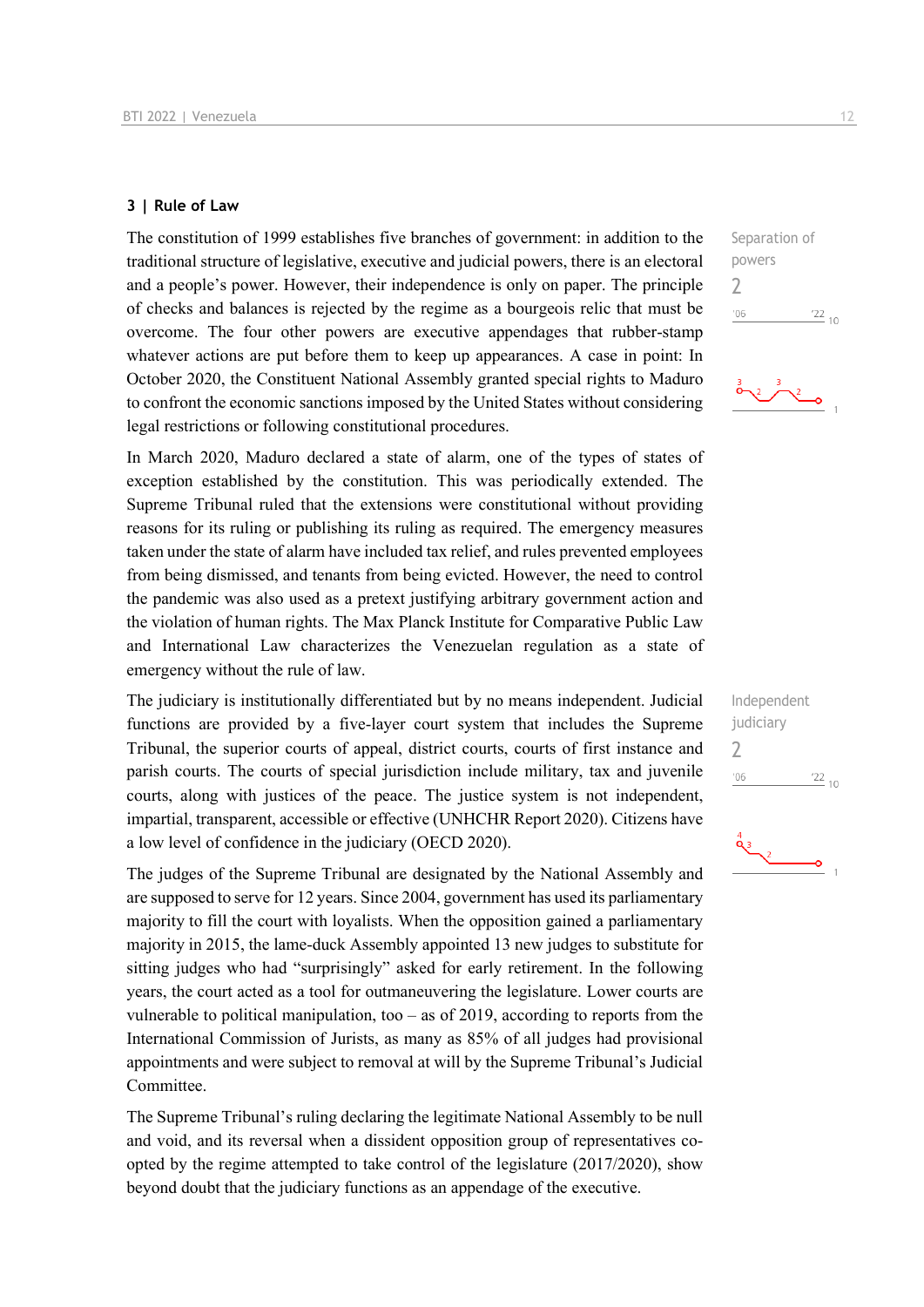Impunity is the norm for office abuse, be it in the form of nepotism, corruption or human rights violations. The nontransparent administration characteristic of authoritarian regimes makes it impossible to provide evidence for this. The Comptroller General's homepage, reviewed in January 2021, reported 924 penalties for abuses of administrative office committed between 2000 and 2012. No cases have been reported since.

The 2020 UN report on human rights in Venezuela included reviews of thousands of extrajudicial killings by security forces and concluded that "President Maduro and the ministers of the interior and defense were aware of the crimes," and that "Venezuela's judiciary failed to serve as a check on other state actors." The report urges accountability for crimes against humanity and demands an end to the impunity.

Formally, that is, constitutionally, civil rights are guaranteed. Art. 21 of the constitution explicitly states that "no discrimination based on race, sex, creed or social standing shall be permitted, nor, in general, any discrimination with the intent or effect of nullifying or encroaching upon the recognition, enjoyment or exercise, on equal terms, of the rights and liberties of every individual."

Some basic rights such as the free exercise of religion are, if not protected, then at least not actively violated by the state. But given a compromised judiciary, the absence of the rule of law, the politically motivated detention and torture including deaths in prison as a consequence of torture and the denial of medical assistance, the systematic violation of human rights, and countless extrajudicial killings (UNHCHR), there are no mechanisms and institutions to protect residents against violations of their rights. The country is still one of the most violent in Latin America, with a homicide rate of 45.6 per 100,000 residents in 2020, and de facto near-total impunity. While the rate has decreased by about 30% compared to 2019, likely due to COVID-19 containment measures, the Venezuelan Violence Observatory (Observatorio Venezolano de Violencia) reports that a growing share of killings is being carried out by security forces. The UNHCHR report recommends: "Other jurisdictions under their national laws, as well as the International Criminal Court, should also consider legal actions against individuals responsible for violations and crimes the mission identified."





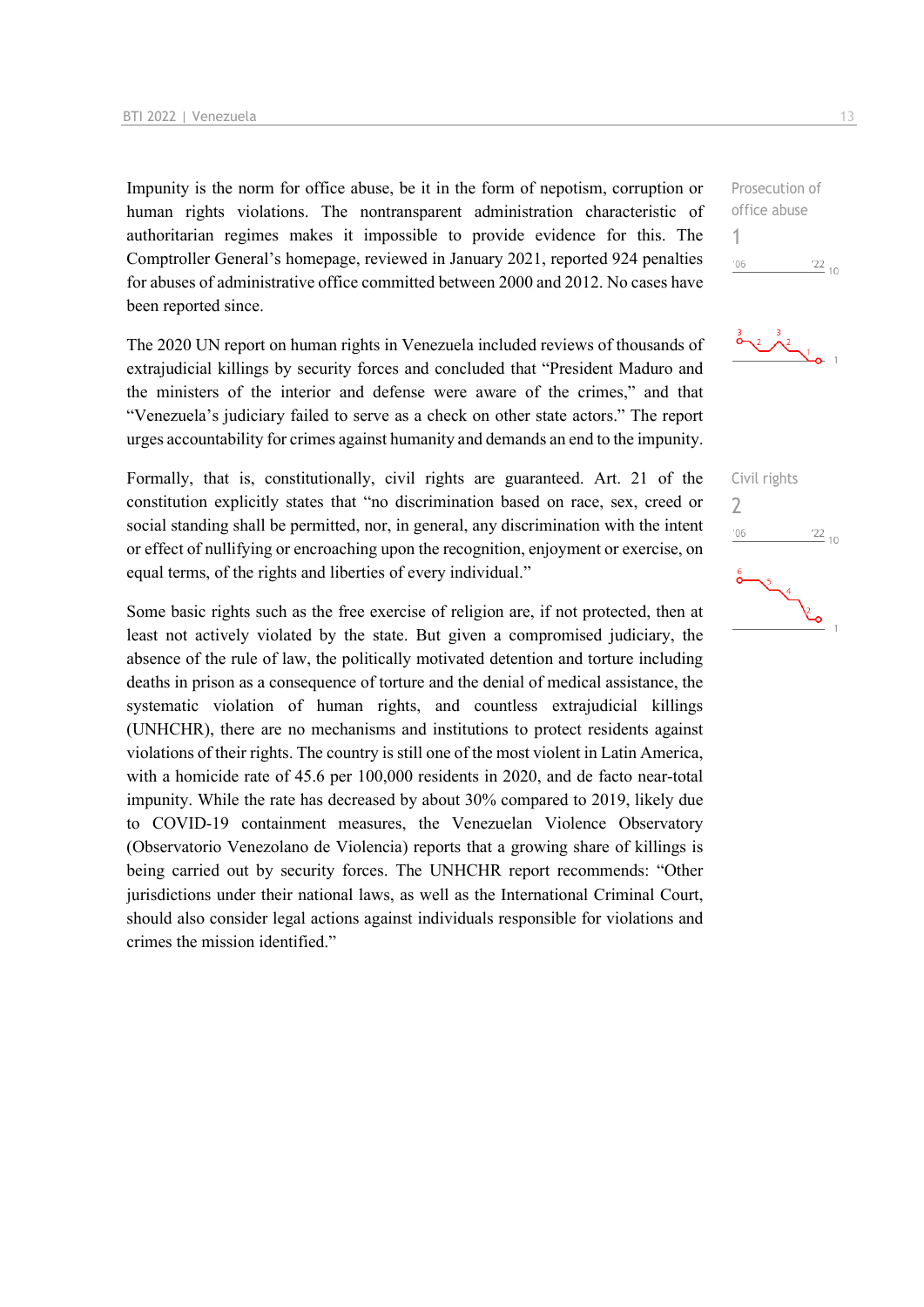#### **4 | Stability of Democratic Institutions**

Democratic institutions legitimized according to the existing constitution no longer exist.

In principle, the constitution provides a solid basis for democratic rule, which may be reestablished after a regime change. Thus, although the spirit and the letter of the constitution are at present absolutely disrespected, the shell of democratic institutions is still in place, and may be put to genuinely democratic use at some point.

Democratic institutions legitimized by origin have ceased to exist. Their illegitimate substitutes are used as a façade, at best. Rules are violated – for example, when the Supreme Court designated the members of the electoral authority – without even a pretense of constitutionality. Nevertheless, the oppositional National Assembly is still working informally and advocates for real democratic change. There are at least some opposition-controlled governorships left, and the idea of popular sovereignty is uncontested. The regime has used the COVID-19 pandemic as a pretext for tightening social control and intensifying the repression of dissent.

#### **5 | Political and Social Integration**

Under Venezuela's current party system, the ruling United Socialist Party of Venezuela (PSUV), a disciplined and well-organized cadre party, has hegemonized the political spectrum, even though its popular support does not exceed 25%. The highly fragmented opposition, ranging from mere regime appendages to groups favoring foreign military intervention, is supported by about one-third of the population, and independents make up more than 40% of the registered voters.

Party allegiance is defined mostly by proximity to the regime. Those benefiting from corruption and state capture join the PSUV, while those aiming at regime change lean toward the opposition, and anyone else is stuck in the middle. It should be noted, however, that there is a core of convinced "chavistas" who still support the regime for ideological reasons (10% to 15% of the electorate, at a rough guess) and who still adhere to the personalist myth established by Hugo Chávez. Considering this ideological element, the party system may also be described as polarized between chavistas and anti-chavistas, but this ideological divide only applies to a minority of the electorate. With regard to clientelism, it would be more adequate to speak of the extortion of voters in need of food assistance. The abuse of government aid for electoral purposes does not establish a durable clientelistic linkage.

| '06          | $^{22}$ 10 |  |
|--------------|------------|--|
| 7            |            |  |
| institutions |            |  |
| democratic   |            |  |

Commitment to democratic institutions 2  $-06$  $\frac{22}{10}$ 



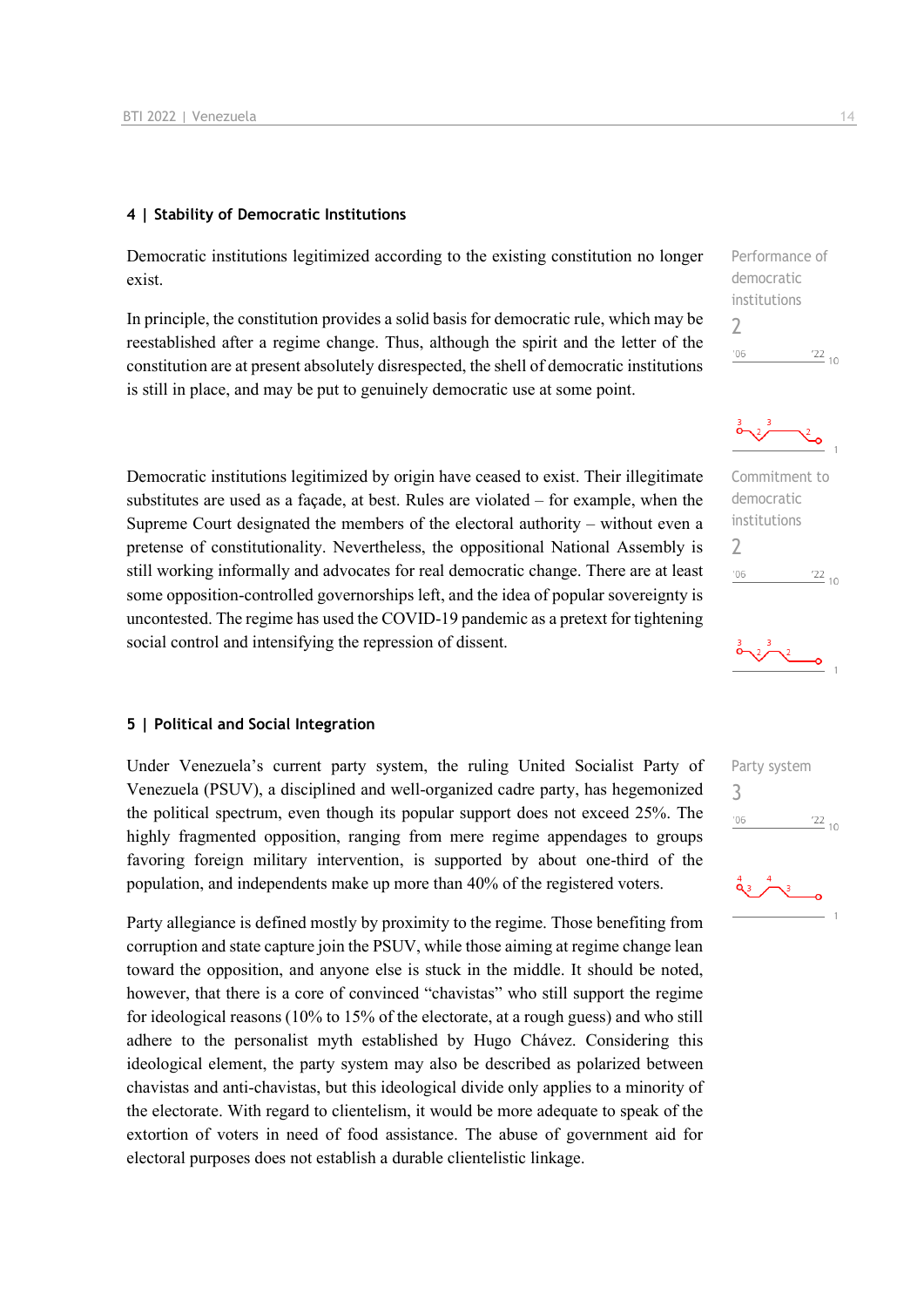Party allegiance is better explained by attitudes toward democracy and a market economy than by socioeconomic variables: PSUV supporters show significantly stronger delegative-authoritarian and statist-patronage tendencies than do opposition supporters. The participation of small opposition groups and their electorate in the (illegitimate) National Assembly elections, plus the uncommitted, creates a gray zone in the otherwise highly polarized system.

Interest groups such as unions; employer and professional associations; and social, student and environmental movements still exist, often polarized into regime and opposition camps, but they lack the clout to mediate between society and the political system. Several high-profile NGOs monitor public policies and the deteriorating living conditions of the people, keeping the public informed in cases where official information is absent, opaque or false. Their reports and records describe the reality in contrast to the post-truth-framed official propaganda.

Associational life in general is weak and fragmented with the unions in particular expressing these characteristics. In 2018, the illegitimate Constituent National Assembly passed a law authorizing the creation of so-called Productive Workers' Councils (Consejos Productivos de Trabajadores), which are a top-down structure controlled by the Ministry of Labor, combining the function of unions with the control of production and distribution. They are directly connected to the militia, as one of their members must belong to the militia. Thus, what remains of the independent union movement in Venezuela is on the verge of extinction. The umbrella organization SINERGIA facilitates cooperation between different civil society groups. The paramedics' and doctors' organizations have been particularly vocal in denouncing the collapse of the health system during various periods of the COVID-19 pandemic.

Despite living in an authoritarian environment, Venezuelans express the highest level of support for democracy in Latin America; this share, at 77%, is significantly higher than among the citizens of proven democracies like Costa Rica and Uruguay, which follow in second and third place (Latinobarómetro, latest published data 2018). The public's attitude toward democracy as the form of government preferable to any other bodes well for the prospect of a peaceful regime change.

According to the 2018 Latinobarómetro survey, only 12% of Venezuelans were satisfied with their democracy. Institutions are not trusted, except the Catholic Church (74%). The police (12%), political parties (14%), the government (17%), the judiciary and the electoral authority (18%), the armed forces (19%) and the National Assembly (20%) are only trusted by small minorities. Finally, 86% are convinced that the country is ruled for the benefit of powerful groups. Only 12% think the country is ruled for the benefit of the people.

Interest groups 3  $06'$  $\frac{22}{10}$ 

Approval of democracy n/a $'06$  $\frac{22}{10}$ 

 $\frac{1}{n}$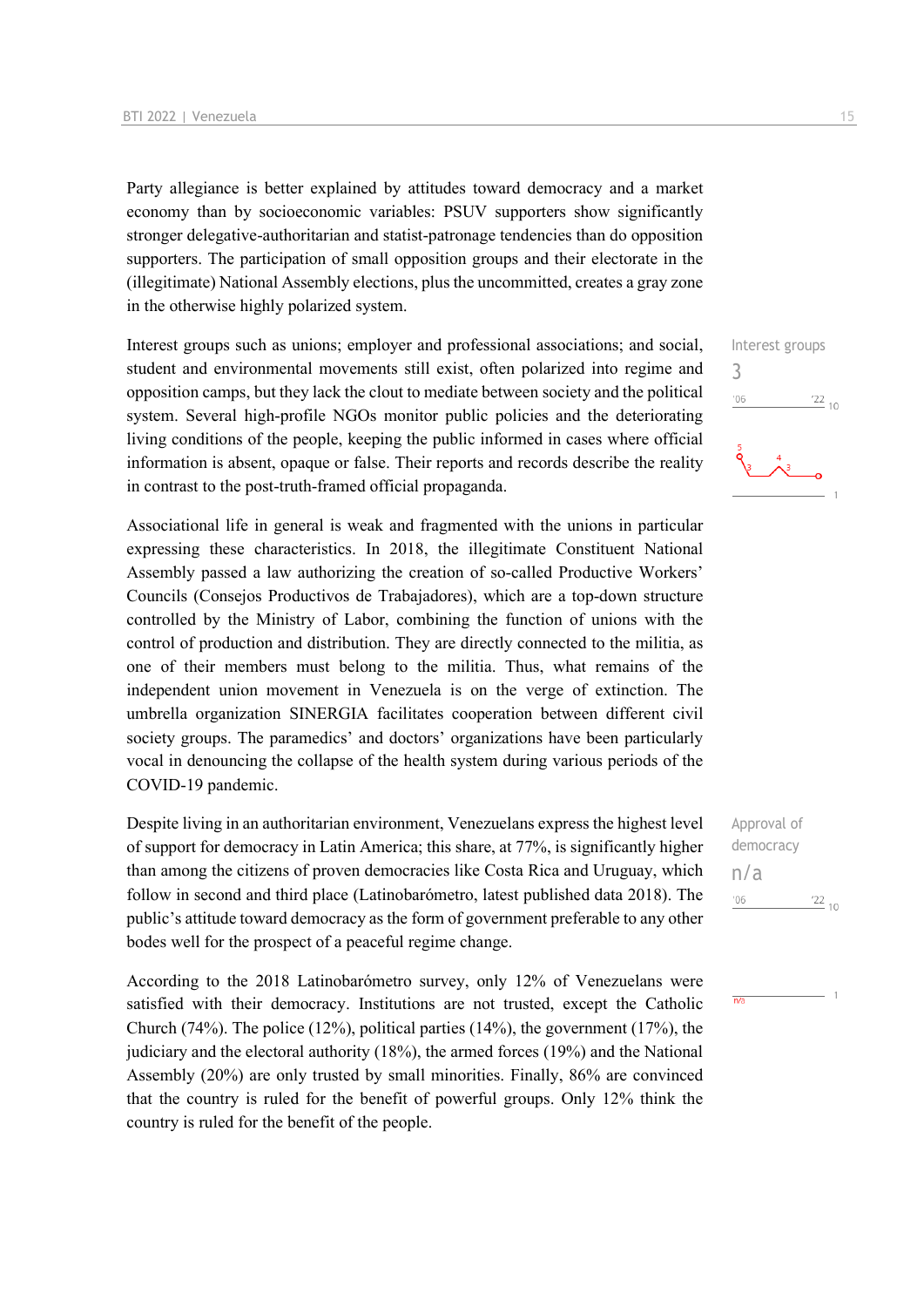The social capital dimension of the 2020 Legatum Prosperity Index showed a further sharp drop for Venezuela, with the country falling 14 positions to 143rd place out of 167 countries. The latest Latinobarómetro survey (2018) ranks Venezuela at the bottom of the table with 8% of respondents who agree with the sentence "you can trust most people," in a region that is characterized as a whole by low interpersonal trust indicators. No data is available on the impact of the pandemic on social capital. There is no information about social initiatives or solidarity actions in Venezuela. If any such initiatives exist, they are likely directed toward Venezuelan migrants in the neighboring countries.

## II. Economic Transformation

#### **6 | Level of Socioeconomic Development**

Venezuela's ongoing crisis is multidimensional. The country is mired in a social, economic and humanitarian disaster of historic proportions. With oil production down to a trickle, the economy ruined and the physical infrastructure in tatters, GDP per capita has plummeted to a bare one-seventh of its peak value before the "revolution." This has left the country as one of Latin America's three poorest countries, above only Nicaragua and Haiti. By the end of 2020, the recession had continued for 28 trimesters and the hyperinflation for 38 months. From a Human Development Index score of 0.743 (92nd place) in 2017, the country declined steeply to a score of 0.711 (113th place) in 2019; the overall loss in the HDI score due to inequality is 17.8%.

Official information on socioeconomic development is often unavailable and out of date. The few bits and pieces that are published are unreliable. The most reliable and up-to-date source of data has been the Survey on Living Conditions (Encovi) conducted since 2014 by three universities; the  $2019 - 2020$  sample, which is representative at the municipal level, includes roughly 10,000 households. The poverty rate has surged to 96% (41% chronic, 54% recent), and inequality has escalated to unprecedented levels, reflected in a Gini coefficient of 0.51. Over 70% of the heads of poor households are women. The country's score on the Gender Inequality Index remained almost unchanged throughout the decade (2019: 0.479) and is now the second-worst in the region, ahead only of Haiti. Urban slums and most rural communities are at a clear disadvantage when it comes to economic opportunities. About 44% of the population 15 or more years of age is economically inactive, the highest such proportion in Latin America. A total of 46% of the workforce hold regular jobs in the public (24%) and private (22%) sectors, while 45%

#### **Question** Score



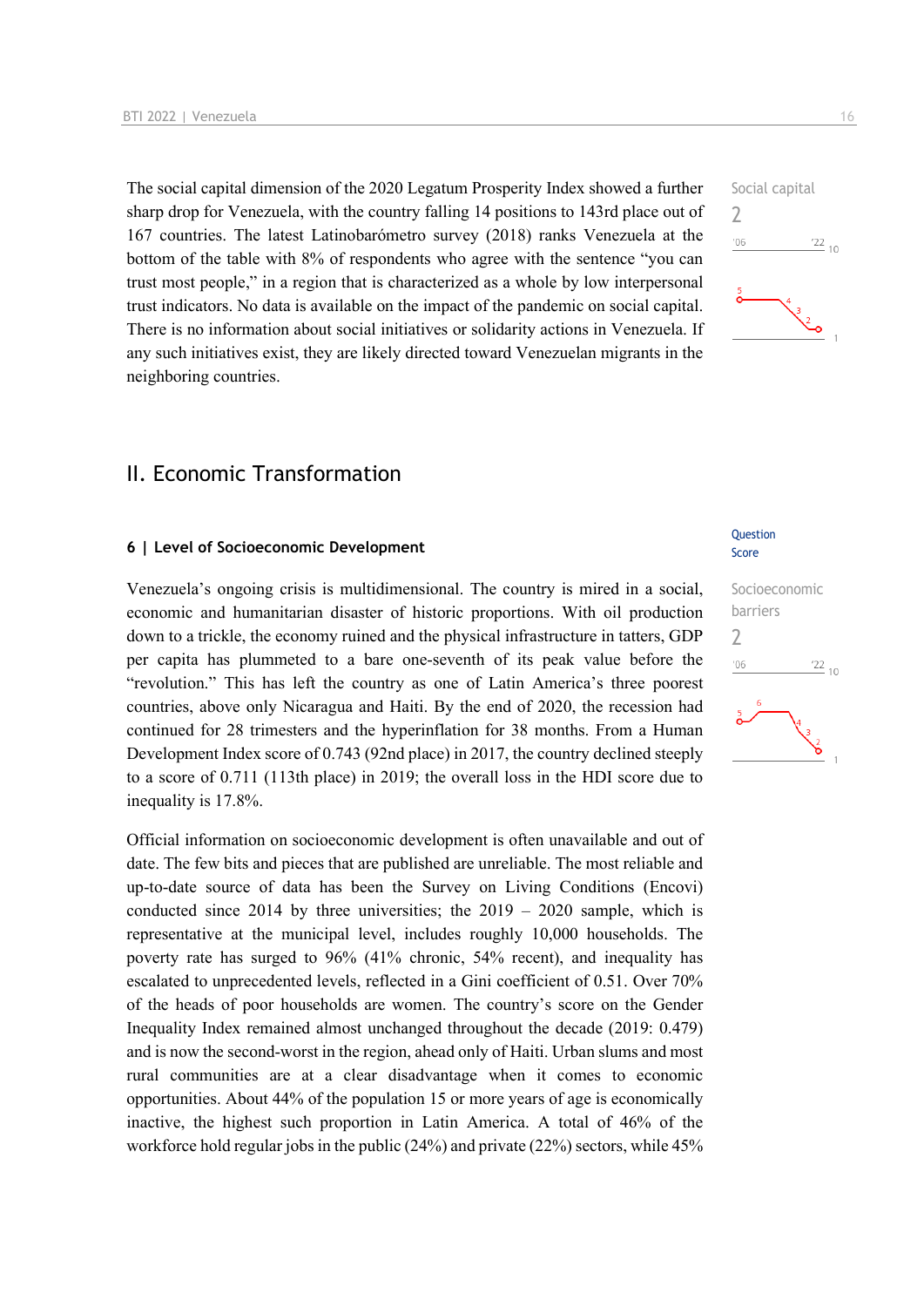works in the informal sector. The Legatum Prosperity Index ranked Venezuela at 150th place out of 167 countries, down from 31st when first measured in 2007.

A total of 43% of the households reported diminished incomes or loss of work due to the COVID-19 pandemic restrictions; the impact was significantly stronger in the two highest income quintiles. In comparing October 2019 with February 2020, the share of households that received transfers from the state rose from 23% to 52% in March/April 2020. On average, the value of the transfers received amounted to \$5.

|               | 2017                     | 2018                     | 2019           | 2020     |
|---------------|--------------------------|--------------------------|----------------|----------|
| \$M           |                          |                          |                |          |
| $\frac{9}{6}$ |                          |                          |                |          |
| $\frac{9}{6}$ |                          |                          |                |          |
| $\%$          | 7.3                      | 7.2                      | 7.2            | 9.1      |
| % of GDP      | $\blacksquare$           | $\overline{\phantom{a}}$ | $\blacksquare$ |          |
| $\%$          |                          |                          |                |          |
| $\%$          |                          |                          |                |          |
| \$ M          |                          |                          |                |          |
| % of GDP      | 26.0                     | 180.8                    | 232.8          | 304.1    |
| \$M           | 176106.4                 | 182938.1                 | 185598.3       | 189305.6 |
| \$ M          | 4490.6                   | 4816.9                   | 1156.2         | 926.7    |
| % of GDP      |                          |                          |                |          |
| % of GDP      |                          |                          |                |          |
| % of GDP      | $\overline{\phantom{a}}$ | $\overline{\phantom{a}}$ |                |          |
| % of GDP      | 1.3                      |                          |                |          |
| % of GDP      | 3.7                      | 1.7                      |                |          |
| % of GDP      |                          |                          |                |          |
| % of GDP      | 2.2                      |                          |                |          |
|               |                          |                          |                |          |

Sources (as of December 2021): The World Bank, World Development Indicators | International Monetary Fund (IMF), World Economic Outlook | Stockholm International Peace Research Institute (SIPRI), Military Expenditure Database.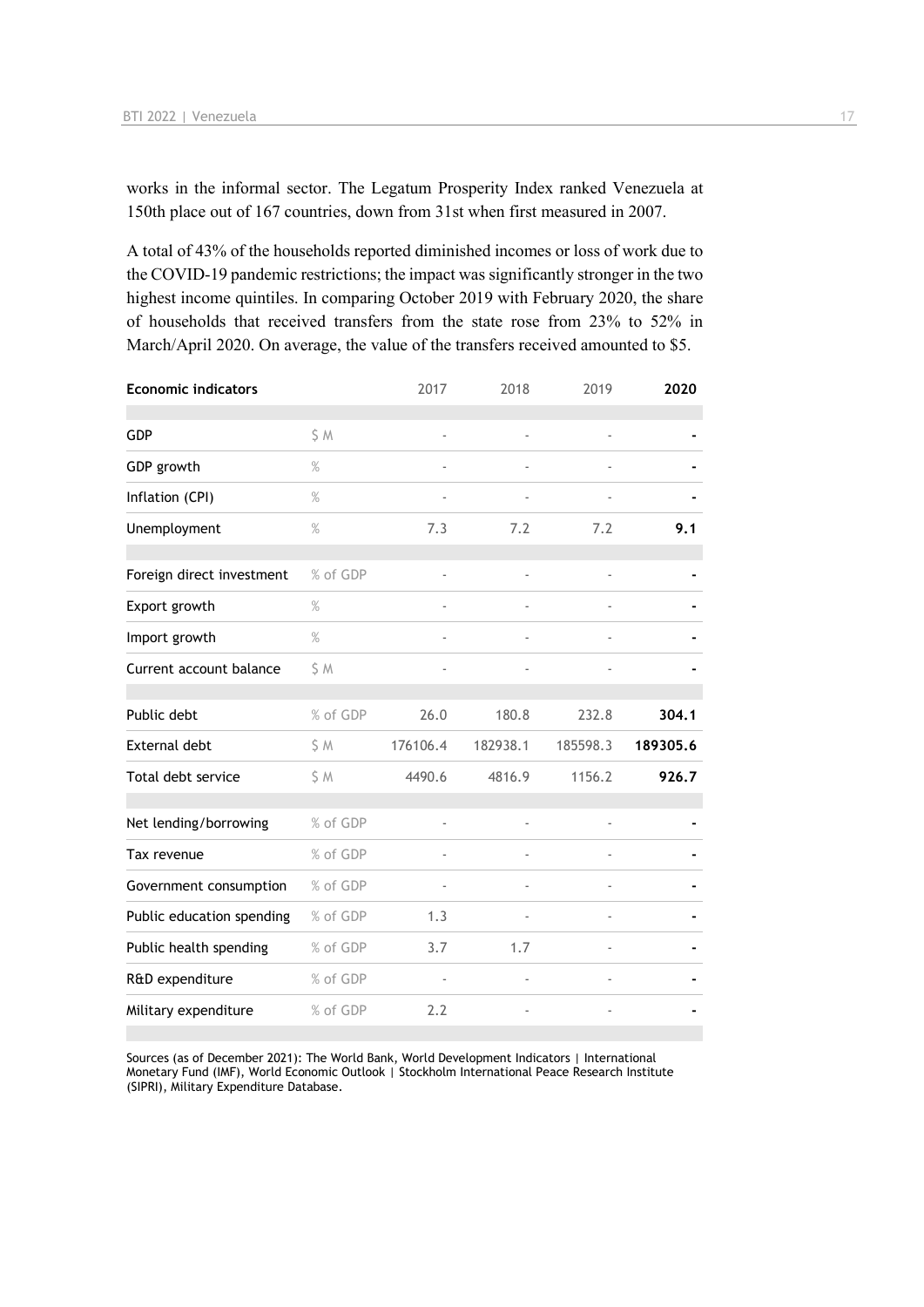#### **7 | Organization of the Market and Competition**

The market for goods and services is controlled by the government through price controls, the regulation of profit margins, foreign exchange controls, arbitrary expropriations and confiscations, import restrictions, and rationing of inputs (fuels, gas and water). The Superintendency for the Defense of Socioeconomic Rights (SUNDDE) enforces the Fair Price Law, often imposing arbitrary sanctions. Stateowned companies and communal businesses get preferential treatment including access to foreign exchange.

In October 2020, the outgoing unconstitutional Constituent Assembly approved an Anti-Blockade Law that allows the executive to circumvent constitutional provisions requiring parliamentary approval of international contracts and deals involving the country's resources, giving it unchecked control of state-owned companies. The law also protects international investors against international sanctions. Agreements and contracts are made confidential, and the executive is free to act without public bidding processes or scrutiny. A further step in the authoritarian direction signals that the regime elite may have learned that tightening state controls is counterproductive, but do not think that their base will understand steps toward even limited liberalization and privatizations.

The World Bank's Ease of Doing Business report ranks Venezuela at 188th place out of 190 countries, and at 190th place in the category of starting a business (20 procedures, 230 days and a cost of 211.8% of per capita GNI). In the Heritage Foundation's Index of Economic Freedom, Venezuela still ranks 179th out of 180 countries, just above North Korea. Regarding informality, the most recent Encovi study puts the share of the informal sector at 45% of total employment, which would mean a reduction relative to the Economic Commission for Latin America and the Caribbean (ECLAC) numbers from 2013 (49.4%). However, Encovi also states that 44% of the employable population is economically inactive.

There is no recognizable competition policy. Procompetencia, the agency responsible for protecting competition, has disappeared from the public eye. The link to its webpage was broken as of the time of writing; its latest tweet dated from April 22, 2015. The Antitrust Superintendency enforces the Antitrust Law, which excludes state-owned companies and the communal economic system. It has not published any decision since its creation in 2014, and has disappeared from the public eye; the link to its webpage (http://www.antimonopolio.gob.ve/) was also broken as of the time of writing; its latest tweet was dated March 10, 2020.

Currently, Venezuela is searching for ways to bring private companies into the oil sector to raise production, which is at historically low levels. Generally, however, the private sector plays a minor role in the economy – there are almost no private companies of noteworthy size left in the country. According to the business



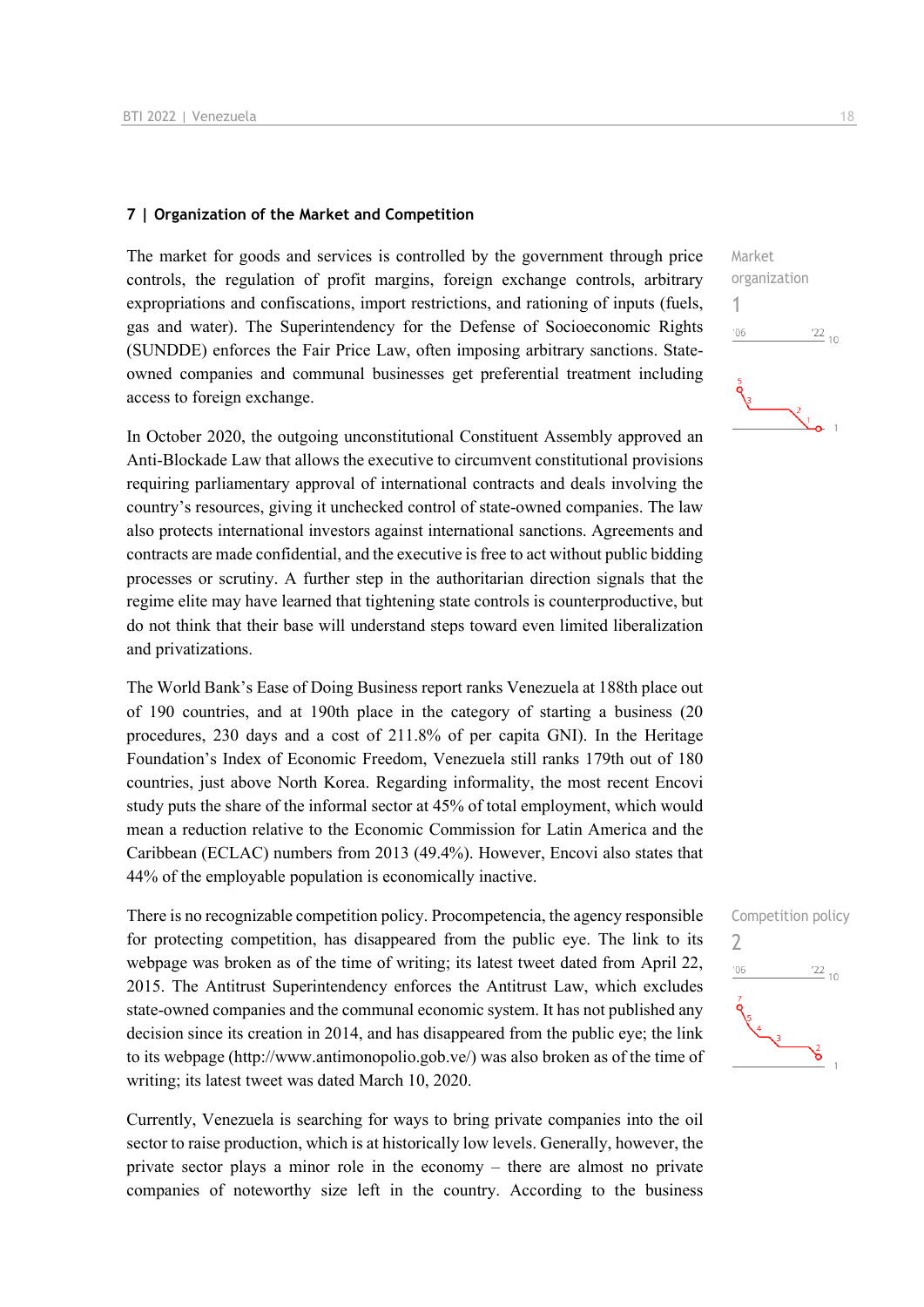association Fedecamaras, the number of private companies has decreased by 60% and those still existing are operating at only 30% of their capacity. Thus, there is only minimal economic activity and no appreciable competition to be regulated.

Venezuela's exports (mainly natural resources) and imports (mainly refined petroleum and agricultural products) are largely controlled by the state. Venezuela's foreign trade has been in steep decline in line with the economy as a whole. Exports of goods and services in 2019 reached a total value of \$17.8 billion, imports \$12.3 billion (WTO). Export volumes decreased (change over the previous year) by 28.4% in 2018 and 46.3% in 2019. Likewise, import volumes fell by 22% in 2018 and 50.75% in 2019. For the first three-quarters of 2020, the WTO registered exports worth \$4.1 billion and imports of \$4.4 billion. Concerning tariffs on imports, the simple average MFN applied tariff was 13.8% in 2019 (with 13.0% for agricultural and 13.9% for non-agricultural products). (The figures for the simple average final bound tariff were 36.5%, 55.8% and 33.6%, respectively.)

Venezuela has not presented the instrument of ratification for the WTO Trade Facilitation Agreement. The latest Trade Policy Review by the WTO was performed in 2002. No notifications have been received by the organization; the country's trade policy is opaque. The OECD Trade Facilitation Index score of 7.853 places the country's performance across all areas in the bottom group of Latin America and the Caribbean. Venezuela is a beneficiary of preferential trade agreements with nine countries, a member of two regional trade agreements (LAIA/Latin American Integration Association and GSTP/Global System of Trade Preferences among Developing Countries), and the WTO negotiations groups G-20, G-33 and NAMA-11. Three dispute cases involve Venezuela as a complainant, two as respondent and 31 as a third party.

The banking system consists of 29 institutions, 23 private and six public, with market shares of 23% and 77% respectively. About 3,000 agencies and nearly half a million card scanners offer the public easy access to electronic payment opportunities, a vital necessity given the cash-strapped financial system. The highest-value banknote is VES 50,000 or the equivalent of \$0.03, and the maximum amount that can be withdrawn from an ATM is VES 200,000 or \$0.12. The electronic payment maximum is VES 500 million, and the maximum for transfers is VES 700 million (\$302 and \$403, respectively, according to the official exchange rate on January 22, 2021).

The capital market regulation agencies – the non-autonomous central bank and the Bank Superintendent – suffocate the sector through interest rate caps, compulsory lending and extreme minimum reserve requirements that squeeze liquidity. The core activity of banks, financial intermediation, is severely limited by the regulatory framework and hyperinflation: depositors do not save and banks do not lend. As a consequence, three-quarters of their profits are generated by non-financial services. According to the October 2020 report of the Bank Superintendent, the total credit portfolio was a little over \$200 million at the official exchange rate at that moment.



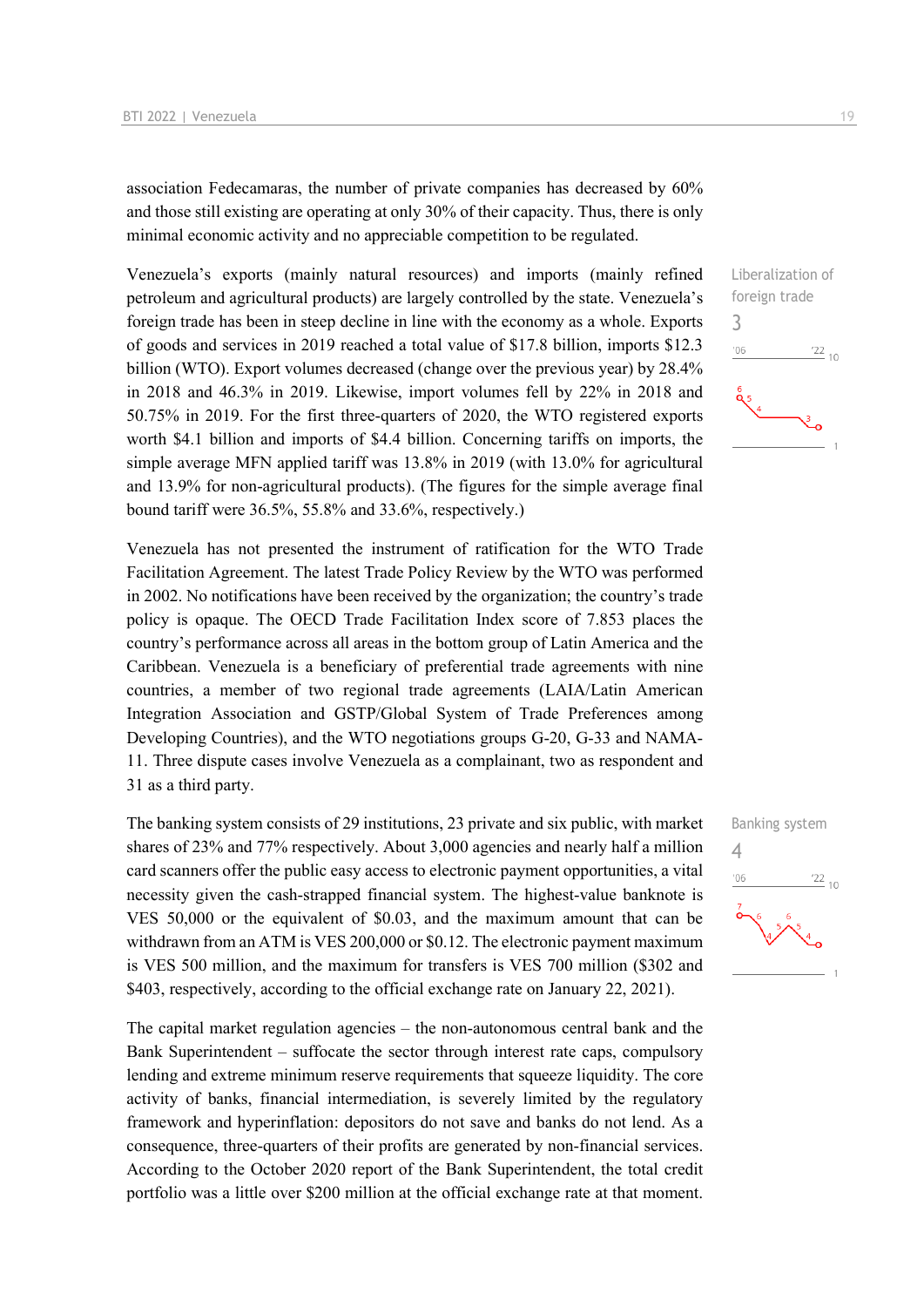Deposits totaled \$370 million, serving for mere transactional purposes. Solvency was 95.8%, coverage 75.7%, the share of non-performing loans was 4.5%, the ratio of productive assets to liabilities was 192.6%, return on equity was 5.85%, financial intermediation 15.6% and liquidity was 72.8%. The liquid assets ratio stood between 16% and 21% in 2020. There has not been much variation in this indicator during the past three years. Banks are adequately capitalized; the credit crisis is not due to nonperforming loans, but rather to the tight regulatory framework and hyperinflation.

#### **8 | Monetary and fiscal stability**

Three years of hyperinflation has offered ample evidence that the monetary authority – the formerly autonomous, competent and respected central bank that was stripped of its autonomy by the regime and politicized to the core – has been unable or unwilling to pursue the goals of price and monetary stability. The institute dutifully converged with the spendthrift regime's ideologically justified approach to monetizing the exploding fiscal deficit. After having knocked three zeros off the bolivar in 2008, the central bank slashed another five zeros in August 2018. At that time, the exchange rate to the U.S. dollar was about 61 bolivars; as of January 2021, it had surged to 1.8 million bolivars. Cafeterias served a cup of coffee for 2.50 bolivars in mid-2018; by January 2021, the price had exploded to 1.3 million bolivars.

Recent developments such as the easing of exchange controls, the de facto dollarization of the economy, and the Anti-Blockade Law allowing for stealth privatizations may signal a new willingness to change course. That may be too little too late. On the other hand, the dollarization may be linked to the increase of organized crime activities in the Orinoco Mining Belt. The cash-strapped regime sold tons of the central bank's gold to Turkey and Abu Dhabi for cash. In April 2020, it legalized gold mining in wide swathes of protected areas in Bolivar State. There have been reports of killings of indigenous people by irregular gangs and guerrillas in collusion with state actors. The central bank's gold reserves dropped significantly in 2018 and 2019, but began to increase again in the third quarter of 2020.

The COVID-19 pandemic did not affect monetary stability variables.

The regime's cautious moves toward adopting the de facto dollarization of the economy as official policy, and toward reprivatizing ailing and bankrupt expropriated companies that had been productive when still in private hands, may pave the way for abandoning the ruinous "socialism of the 21st century" model in lockstep with Cuba. In the meantime, however, the unsustainable policies and their consequences have changed little. The current account balance was -\$1.7 billion in 2020, falling from \$5.4 billion in 2019, while general government gross debt increased from 181% (2018) and 233% (2019) to 304% of GDP (IMF DataMapper April 2021). External debt amounted to \$157 billion in 2020 (500% of GDP; IDB) up from \$148 billion in 2019. The fiscal deficit was 11% of GDP in 2019 and 7.9% in 2020 (UCAB data  $\&$ forecast), while total reserves amounted to \$6.4 billion.





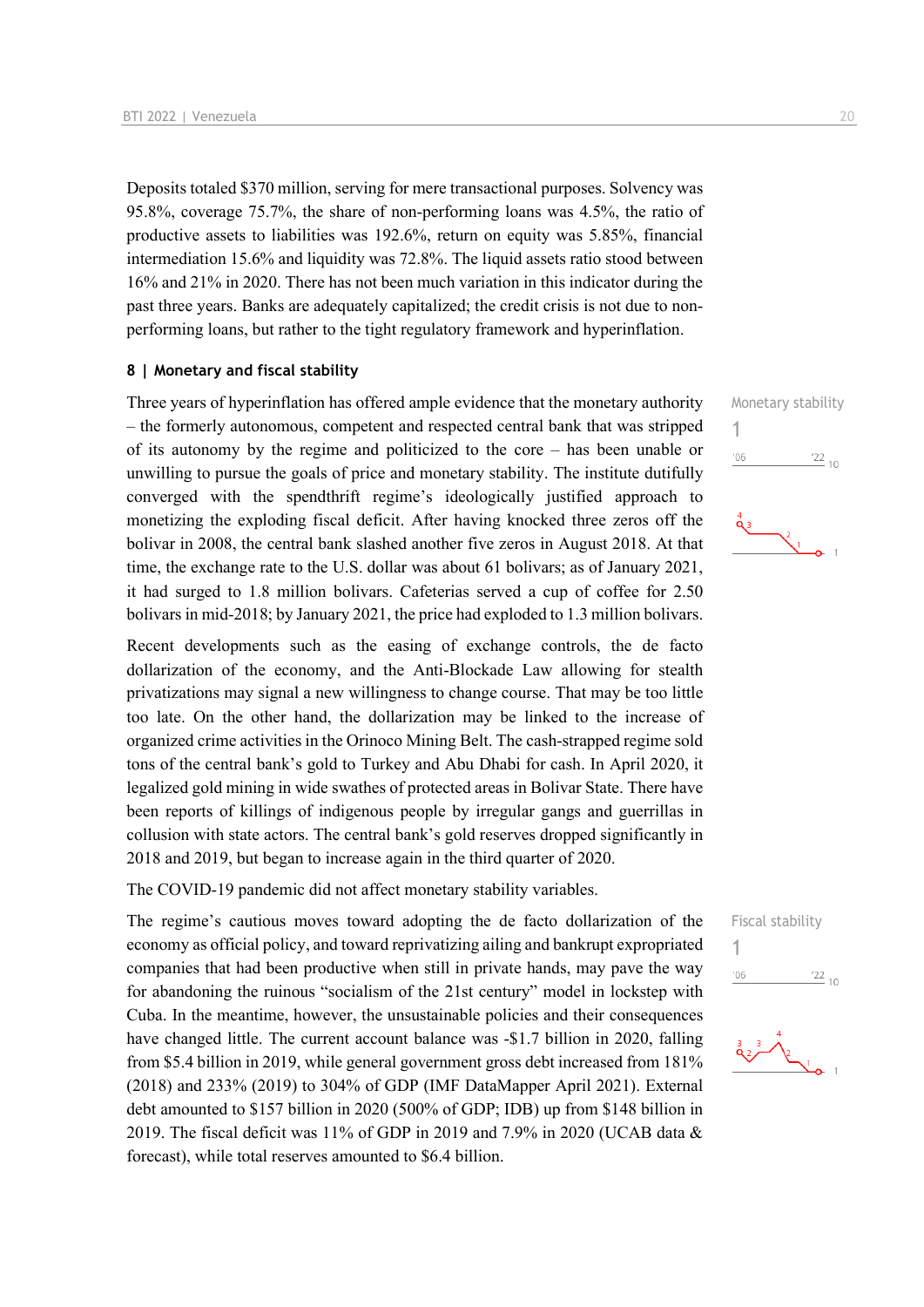Over the past 10 years, Venezuela has been continuously downgraded by international rating agencies, reaching a bottom in 2019. Since then, however, the outlook has been set at "stable," meaning only that there is no further deterioration of the financial situation. Currently, government and state-owned oil-company bonds are traded at around 10% of their original value. The financial situation has been aggravated by international sanctions, which impede access to international financial markets and complicate the issue of debt restructuring.

Tax exemptions and extensions on tax filings and payments in the wake of the COVID-19 pandemic have reduced state revenues; international donations of equipment and protective gear contributed significantly to helping the struggling hospitals respond to the crisis. The IMF denied the regime's request for a \$5 billion loan to fight the COVID-19 pandemic because there was no clarity on its recognition.

The impact of the coronavirus pandemic exacerbated Venezuela's complex humanitarian crisis, especially regarding food insecurity, access to health care and restrictions on the activities of aid organizations. The pandemic also exacerbated the already expected collapse of the economy.

#### **9 | Private Property**

Property rights are in theory protected by the constitution, but due to the absence of the rule of law, they are neither respected nor enforced in practice. Arbitrary acrossthe-board expropriations without compensation have characterized the official policy regarding property rights. The ideologically motivated assault on property rights is a major cause of the country's economic debacle. Sooner or later, the expropriated companies all collapsed due to the sacking of competent staff, politically motivated replacements and general mismanagement. The payments ordered in international arbitration cases have contributed significantly to the exploding external debt. Venezuela is the state with the second-highest number of arbitrations initiated before the International Center for Settlement of Investment Disputes (ICSID). More aggressive movements by investors to enforce international arbitration awards against Venezuela seem to have convinced the regime of the need to cooperate and negotiate settlements. The softening of exchange controls and the stealthy reprivatizations sanctioned by the recent Anti-Blockade Law are signals in that direction.

Property rights  $\overline{\phantom{0}}$  $'06$  $\frac{22}{10}$ ఠ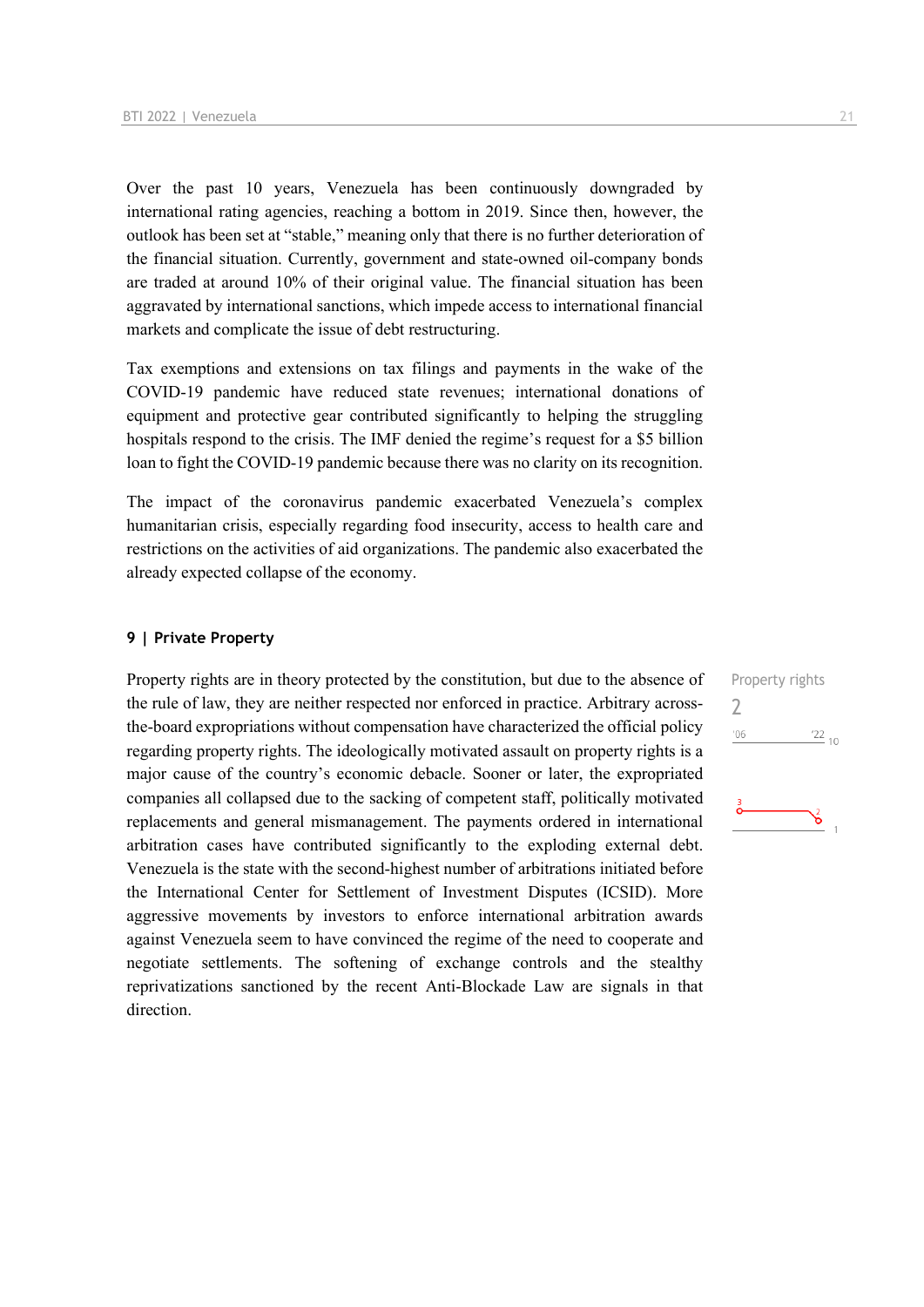The regime's command economy model, combined with massive across-the-board expropriations and the scaring away of human talent, has asphyxiated the private sector, even though scores of companies have managed to survive. In November 2020, the Employers Association declared that 60% of the country's companies had closed, and that the rest were operating at 30% of capacity. In 2019 and 2020, there were contradictory moves, evidencing factional competition in the ruling elite: steps toward an opening – including the flexibilization of exchange controls, the passage of the Anti-Blockade Law and reprivatization of expropriated companies (Agropatria) – but also moves in the opposite direction such as interventions in several food producers (Polar, Plumrose, Coposa) and the temporary tightening of price controls.

Venezuela ranks 188th out of 190 countries in the 2020 Ease of Doing Business Index, 179th out of 180 in the Heritage Economic Freedom Index, and 113th out of 140 in the World Economic Forum Global Competitiveness Index. The regime has not nationalized private companies or taken equity stakes due to the COVID-19 pandemic.

#### **10 | Welfare Regime**

The Social Security Institute covers risks associated with old age, health care, unemployment, invalidity and accidents, and additionally offers life insurance. The pay-as-you-go system is heavily subsidized with tax money, as dwindling contributions do not even come close to covering the cost of the growing benefitreceiving population.

Full pensions are granted after 750 weekly contributions and at the age of 55 years for women and 60 years for men, but many were included as beneficiaries without ever having contributed. Non-citizens have equal access to the existing social safety nets. As of September 2020, about 5 million flat-rate pensions were being paid, roughly \$2 per month each. The Institute also runs primary health care centers and hospitals. The Institute's benefits are entitlements, while other benefits are based on a patronage system. Such benefits include cash transfers, subsidies, food programs and educational initiatives. Most of them are managed via the so-called Fatherland Card System created with the help of the Chinese telecom company ZTE, a step toward comprehensive social control.

Cash transfers include various bonuses with names such as "Dignified Fatherland" and "Anti-Economic War" (roughly \$2) and have been paid monthly to about 19 million Fatherland Cardholders since the beginning of 2020, discouraging work for minimum wage. Public cash transfers make up about 25% of the overall household income. Subsidies include fuels (gas, gasoline and diesel) which are rationed and heavily subsidized; their cost is negligible. Electricity, water, sewage and waste collection are free. The implicit subsidy for food boxes amounts to about \$7 per household monthly.





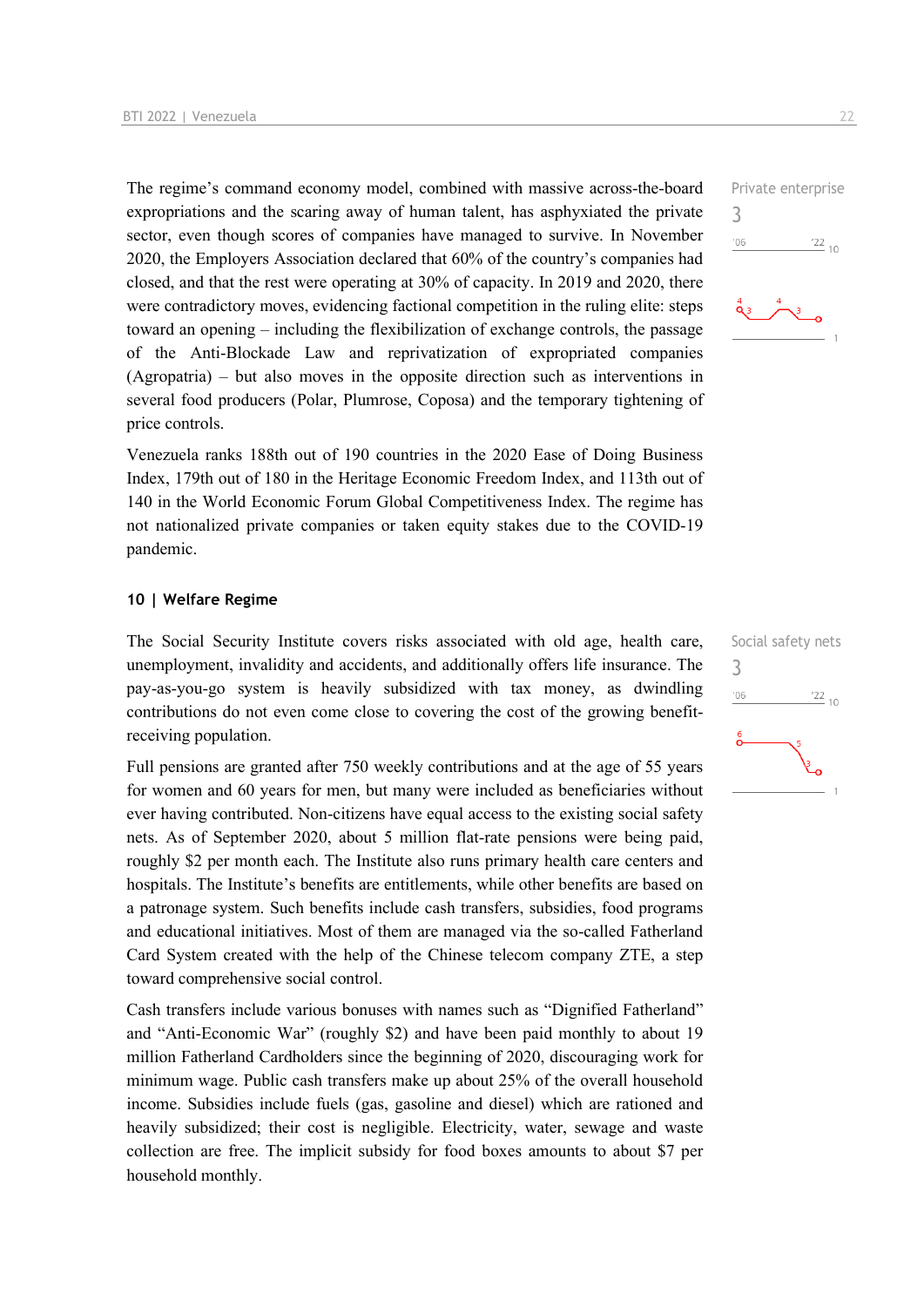Regarding food programs, the School Lunch Program covers most public schools, and some schools offered takeaway lunches during the COVID-19 pandemic. The Food Box Program (CLAP) covers about 92% of the population (Encovi). Despite the coverage of that program, the World Food Programme reckons that roughly onethird of the population is moderately or severely food insecure. The regime has blocked the United Nations from bringing food aid into the country, because it insists on controlling distribution.

Concerning education, there are scholarships for university education (\$0.50/month) and support for labor market integration (900,000 beneficiaries, about \$0.50/month), both paid via the Fatherland Card System. The Sucre Educational Mission offers more than a dozen study programs at the university level with a 16-week introductory knowledge harmonization course.

There is no inequality of opportunity based on gender, sexual orientation, religion or ethnicity, but there is political discrimination and inequality as a consequence of the economic and complex humanitarian crisis. Open dissent turns citizens into enemies who are discriminated against in public sector employment and in access to subsidized services (HRW 2020). Educational exclusion has increased, as the goal of universal access to high-quality education has not been achieved. About 40% of school-aged children are unable to attend school regularly and the poor are unable to accumulate the educational capital necessary to overcome poverty. School attendance (between the ages of three and 24 years) is directly related to income distribution: enrollment shares are 61% in the bottom vs. 77% in the top income-distribution quintile. A total of 43% of 12- to 17-year-olds in the bottom quintile lag one to two years behind the average, compared to 29% in the top quintile. The inequality of opportunity is highlighted in the group aged 18 to 24 years: only 16% of the bottom quintile attend an educational institution in this group, vs. 44% of the top quintile (Encovi 2020).

#### **11 | Economic Performance**

Gross misrule and rampant corruption under the Maduro regime have thrown the country into a complex humanitarian crisis. There is no data regarding the impact of the regime's response to the COVID-19 pandemic, as the economy is in free fall anyway. The latter is reflected in all relevant indicators. In 2020, GDP per capita plummeted by -29.7%, following drops of -18.2% in 2018 and -27.1% in 2019 (ECLAC); the IMF forecasts further contractions of -10% in 2021 and -5% in 2022, and reports hyperinflation rates of 130,000% (2018), 9,600% (2019) and 3,000% in 2020, as well as a soaring public debt of 304% of GDP. The fiscal deficit mounted to 7.9% of GDP (2020, UCAB forecast), accompanied by low tax revenues of \$462 million (SENIAT, equivalent to 1% of GDP according to IMF). The unemployment rate has risen continuously over the past years, reaching 35.5% in 2018; the IMF projects an increase to 54.4% in 2020 and 57.3% in 2021.



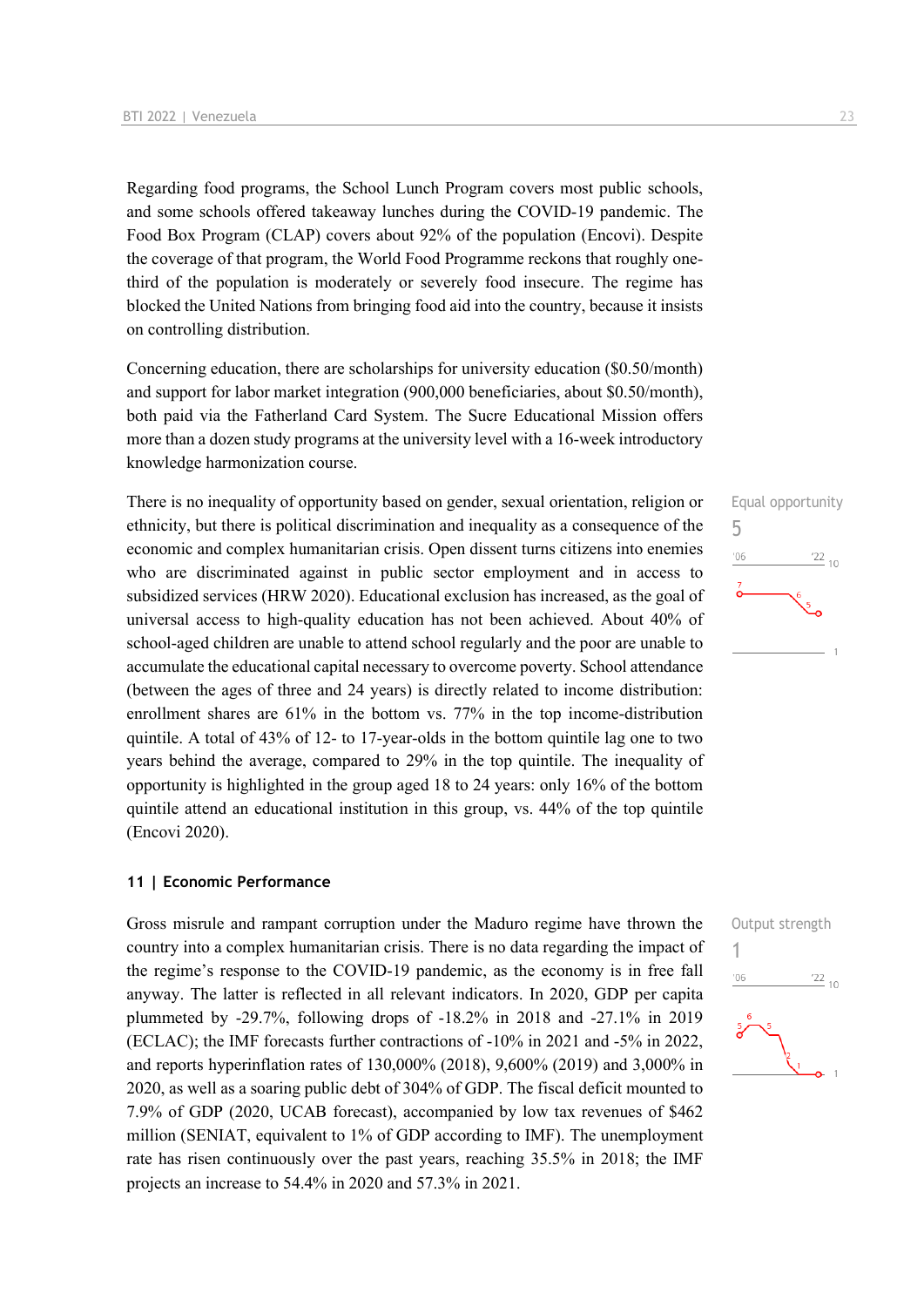#### **12 | Sustainability**

The country boasts a Ministry of Ecosocialism and a Ministry of Ecological Mining Development. The agencies claim to "construct and consolidate ecosocialism" as the only option vis-à-vis the "predatory capitalist system." But the practice is far from the discourse. Venezuela ranks 59th in the Yale Environmental Performance Index. A closer look shows the main problems: sanitation and drinking water, 94th; solid waste management, 133rd; greenhouse gas (GHG) intensity trend, 172nd; GHG per capita, 130th; sustainable nitrogen management, 146th. The higher overall rank is mainly due to very high scores in ecosystem vitality.

The 2020 UN report on access to justice and the situation of human rights in the mining area highlights the ecocide and ethnocide caused by illicit mining controlled by criminal organizations and the impunity enjoyed by security forces responsible for serious violations including torture, forced disappearances and killings. The environmental damage caused by illicit mining is devastating, it includes the destruction of large rainforest areas, most of them in theory protected as national parks, the contamination of freshwater sources with mercury used in gold mining and the destruction of the livelihoods of indigenous peoples.

This is how the "construction and consolidation of ecosocialism" works in practice: CAMIMPEG, the Anonymous Military Company of Mining, controls the mining activities in the region and the transport routes with the support of the armed forces. A 2020 CSIS report on illegal mining in the mineral arc says the regime benefits directly from illicit mining. "The semi-official mining sector involves state-owned enterprises that source minerals from illicit mines and export them officially to other countries, most notably Turkey and the United Arab Emirates. Revenues from mining currently provide political elites with a financial lifeline and are of paramount importance to maintaining power."

Environmental concerns are not recognized by the public as primary problems to be addressed, receive no consideration in practice, and are entirely subordinated to regime survival concerns.

The quality and coverage of education are deteriorating further. The complex humanitarian crisis has left over 1 million children between three and 17 years of age out of school, and about 350,000 migrant children and youth at risk of falling behind. For the 18 – 24 group, class attendance halved between 2016 and 2019, falling from 48% to 25%. Only 60% of the three- to 17-year-olds (not including roughly 1 million children who are out of school) attend school regularly; 40% attend irregularly due to the lack of water supply, power outages, transport problems or teacher absences. School lunches, a major incentive for school attendance, is regularly available in only 28% of schools (Data Encovi 2019 – 2020). The inequality is set to increase as private for-profit schools have been able to shift away from the classroom to online learning,



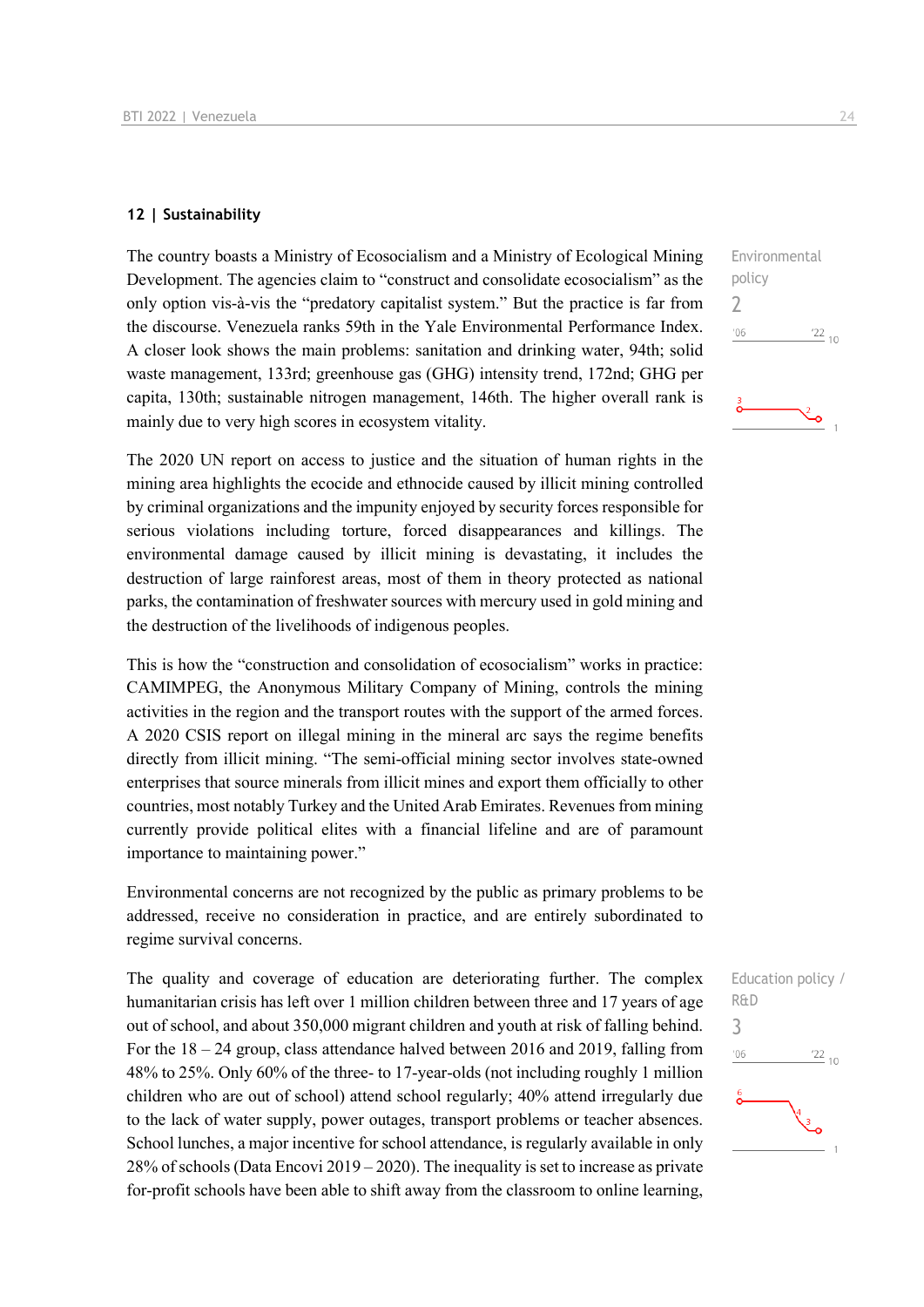widening the knowledge gap between those who can pay for private education and those who have to enroll in public institutions that are unable to switch to online teaching.

Over 2 million university students did not attend classes in the public tertiary education sector.

Despite adverse conditions – underfunding, student and teacher desertion, crumbling campuses, attacks on academic freedom and university autonomy – three public universities and one private institution kept their positions on the top 100 list of the QS University Ranking for Latin America.

There is no reliable updated information on funding, enrollment, faculty or performance. The inequality-adjusted Education Index score dropped further to 0.638 (as compared to the HDI score of 0.711). Venezuela is one of the very few countries whose U.N. Education Index score has declined in recent years (2014: 0.725; 2019: 0.700). R&D expenditure remained stable at 0.3% of GDP, significantly lower than the military expenditure of 0.5% of GDP (2018, HDR 2018).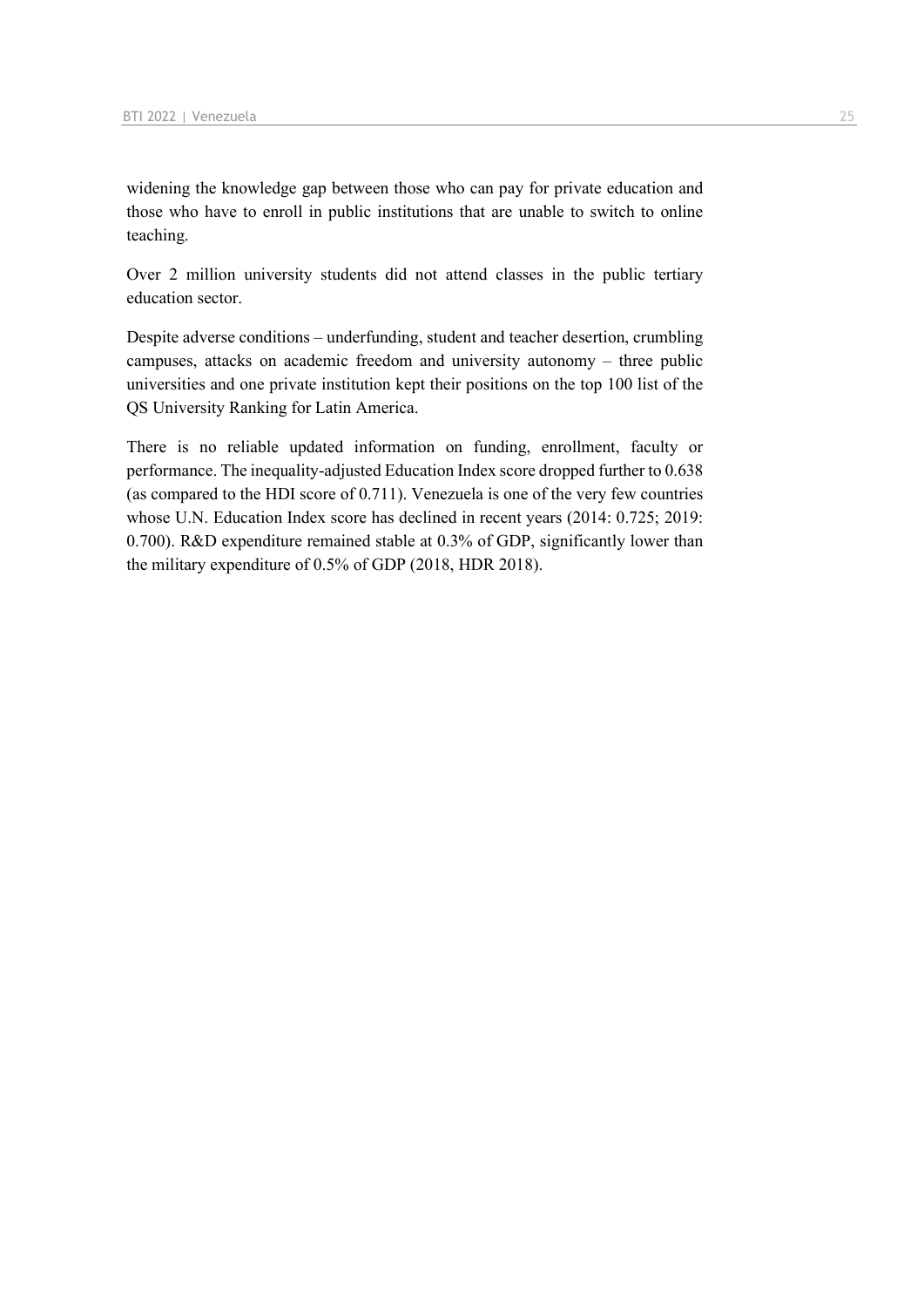## Governance

### I. Level of Difficulty

Severe structural constraints such as extreme poverty, the lack of a skilled labor force, and a decaying infrastructure restrict the regime's governance capacity. Venezuela features one of the worst cases of Dutch disease observable today; it has depended on oil revenues for nearly a century, but it was the Bolivarian regime that exacerbated the petrostate symptoms. Many of the current constraints did not exist when the regime came to power. They are the result of two decades of irresponsible macroeconomic management characterized by excessive state interventionism, arbitrary expropriations, the destruction of the price system and market rules that resulted in the strangulation of the private sector. The 2019 GNI per capita of \$4,615 PPP is lower than in the first year of the "revolutionary" government, and just over one-third of its value at the beginning of the Maduro administration in 2013 (World Data Atlas).

High levels of education began to spiral downward when the relentless mismanagement of leaders reading the country's situation in a parallel universe culminated in a complex humanitarian crisis. Extreme poverty surged to 79.3% in 2019 (Encovi 2018-2020) and the proportion of skilled labor dropped to 42.3% (HDR 2020), a consequence of the decaying education and training system and the massive exodus of well-educated and skilled Venezuelans who fled the country's crisis. Accordingly, the WB Policy Research Working Paper (9332/2020) on Venezuelan migrants in Ecuador confirms Venezuelan workers' high skills and high rates of employment, compared with Ecuadorans.

The COVID-19 crisis added to existing problems and constraints but did not fundamentally change the situation. As of mid-January 2021, there had been 118,000 confirmed cases and 1,090 deaths, with a fatality rate of 0.9% and a recovery rate of 94.6%. The average number of daily cases receiving treatment was 5,326, and the daily number of confirmed cases per million inhabitants was 4,171.

Structural constraints 5 $n<sub>6</sub>$  $^{22}$  10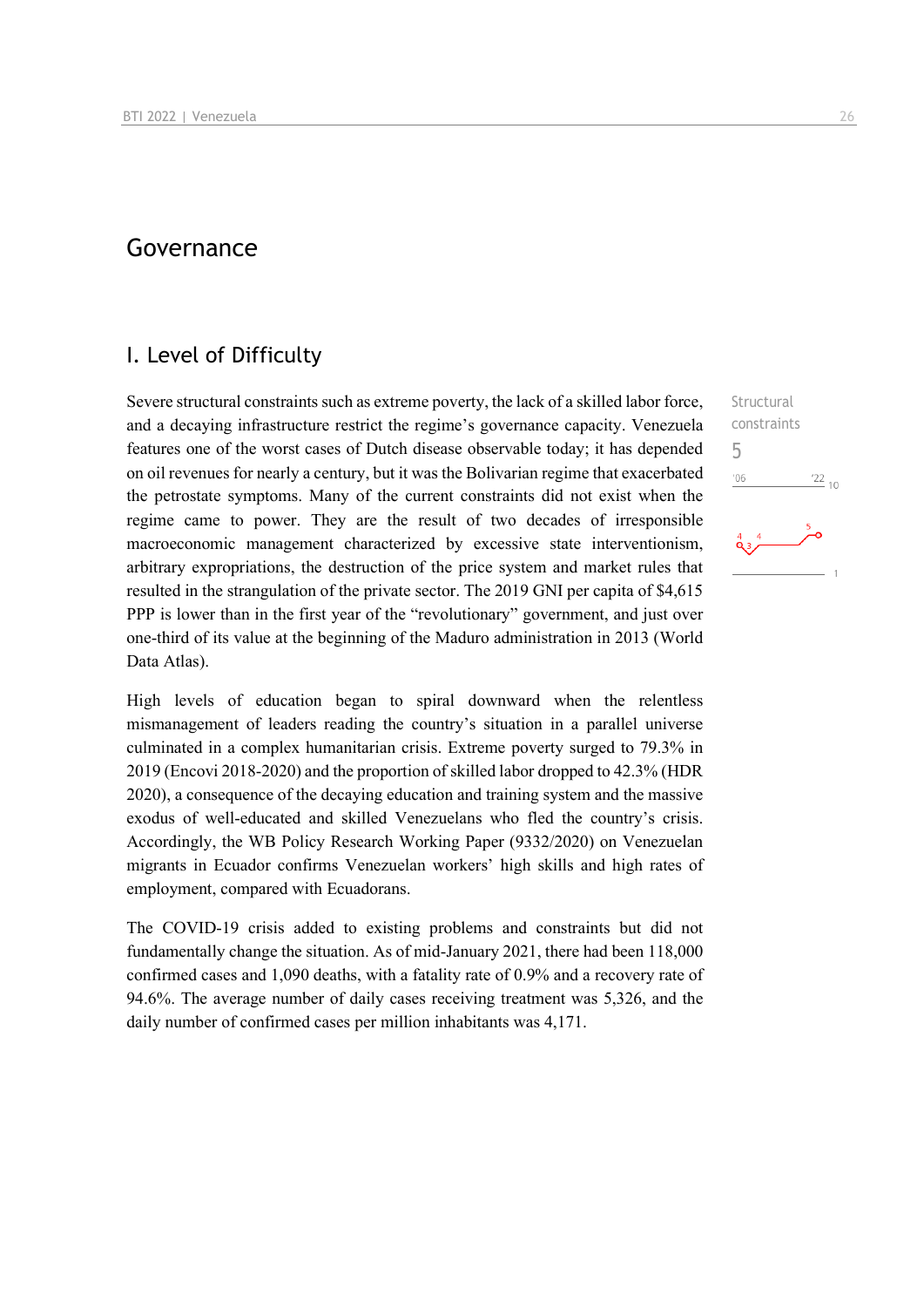Along with the regime's authoritarian degeneration and its ideologically based antipathy toward autonomous civil society organizations, the pattern of associativity in the country has changed fundamentally. On the one hand, the regime establishment created its dependent organizations, including about 3,200 communes and over 45,000 local food and production councils that do not produce anything, but distribute subsidized food bags. On the other, many traditional civil society organizations have disappeared even as new ones have emerged, mainly dedicated to the defense of human rights. Sinergia, the Venezuelan Network of Civil Society Organizations, now includes over 50 member organizations.

In this complex humanitarian crisis, the organizations defending human rights have proven to be essential in monitoring and documenting human rights violations, and in assisting vulnerable sectors of society with the support of international agencies and organizations. Their well-documented reports will help the International Criminal Court determine in 2021 whether to open a full investigation into crimes against humanity committed by Venezuelan authorities.

In June 2020, the authorities signed an agreement with the opposition that allows humanitarian aid to be delivered to the population, and to strengthen the response to the COVID-19 pandemic with the support of the Pan American Health Organization. Despite having found some common ground with the opposition and NGOs, the authorities increased their attacks on several humanitarian organizations, raiding their offices, confiscating equipment and detaining their staff. UN human rights experts condemned the crackdown: "Since November 2020, Venezuela has systematically stigmatized and persecuted civil society organizations, dissenting voices, and human rights defenders, and this must stop."

The conflict between the regime and the opposition continues to be a stalemate in which neither side accepts the other as a valid interlocutor. Both sides are supported by about half the population, split into more or less equal parts, while the other half does not support either of them. On the other hand, surveys signal that about four in five Venezuelans favor a regime change.

In 2019, the Venezuelan Observatory of Social Conflict registered the highest conflict intensity in a decade; in 2020 the intensity decreased substantially. Legislative elections and the opposition public consultation process organized in the first half of December 2020 aside, there were no large mobilizations of people. Violence in terms of homicides dropped sharply in 2020 to just over half the number registered in 2018 (12,000 vs. 23,000), with at least one-third of the homicides attributable to raids by security forces. In January 2021, the Special Forces killed 23 persons in a single raid in La Vega, Caracas. The COVID-19 pandemic did not affect the confrontational nature of politics. The restrictive measures imposed by the authorities in response to the pandemic contributed to a decrease in conflict intensity.



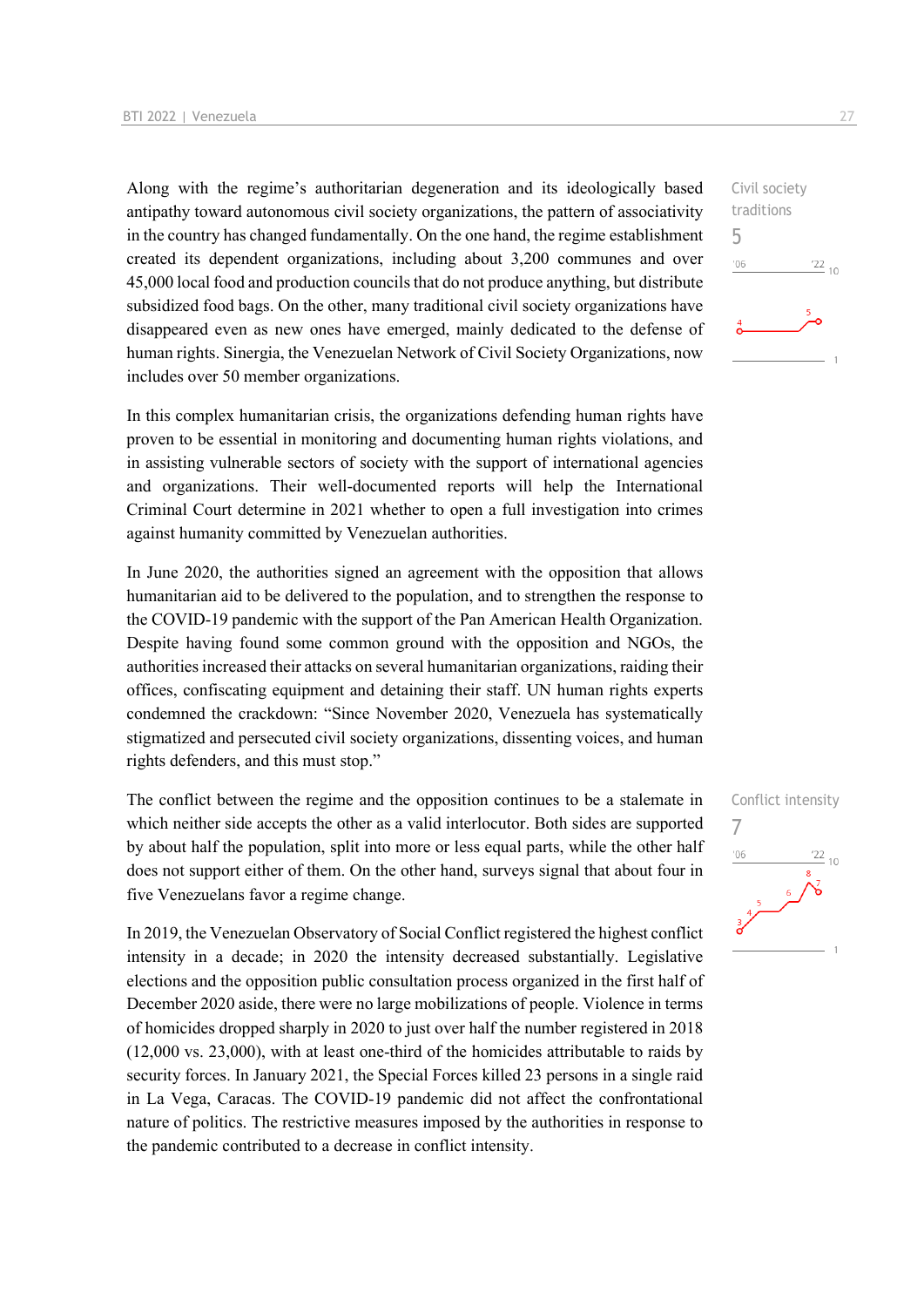## II. Governance Performance

## **14 | Steering Capability Capability Capability Current Capability Question**

The Maduro regime's overarching strategic priority is to keep and strengthen its grip on power, whatever it takes. It has been successful so far and is set to continue in that condition for the foreseeable time. Nevertheless, the strategic approach taken to pursue this goal is far from clear and consistent. Rather, the government acts mostly in an ad hoc manner, reacting to immediate pressures and developments such as the loss of the parliamentary majority in 2015, or Guaidó's move to assume the interim presidency.

By increasing repression, the regime has managed to keep the pauperized population in check. Staging an unfree and unfair election, it managed to recapture control of the legislature, capitalizing on the fragmentation of the opposition. Relying on the staunch support of its international allies Cuba, China, Iran, Russia and Turkey, it has found ways to resist the U.S. policy of maximum pressure and circumvent the sanctions. With oil production down to a trickle – primarily due to gross mismanagement, professional incompetence, underinvestment and the regime's history of scaring away talent – other products such as gold have taken center stage with regard to generating foreign exchange. The quasi-legitimization of irregular gold mining in the mineral arc in collusion with criminal syndicates and the stealth sale of the production for cash has helped the regime survive but has also implied a direct involvement with criminal gangs.

The COVID-19 pandemic had no impact on the regime's long-term strategy. Undermined by the complex ongoing humanitarian crisis, the health care system was completely unprepared to address the COVID-19 pandemic. The regime agreed to open the door for foreign aid in cooperation with national NGOs but made no further concessions whatsoever regarding the establishment of common ground with the opposition.

The regime has been effective in implementing its overarching strategic priority of clinging to power, showing no interest in arrangements to address the aggravating complex humanitarian crisis that affects the population. Even the recent ad hoc steps to loosen the tight controls on the economy, such as the de facto dollarization and the stealth reprivatization plan via the Anti-Blockade Law, are not a move toward liberalization but rather are intended to serve as lifelines for the cash-strapped regime. Such policies have been implemented in a system of autocratic lawmaking and decision processes; the violation of constitutional norms regarding cooperation between the branches of public power (Art. 136) and the socioeconomic order (Art. 299); the promotion of political instability; external sanctions; and legal insecurity.

The COVID-19 pandemic had no impact on the implementation of the regime's policy priorities.

## Score

# Prioritization 1  $n<sub>6</sub>$  $\frac{22}{10}$  $\lambda$ <sup>3</sup>



 $\frac{3}{2}$   $\frac{2}{9}$  1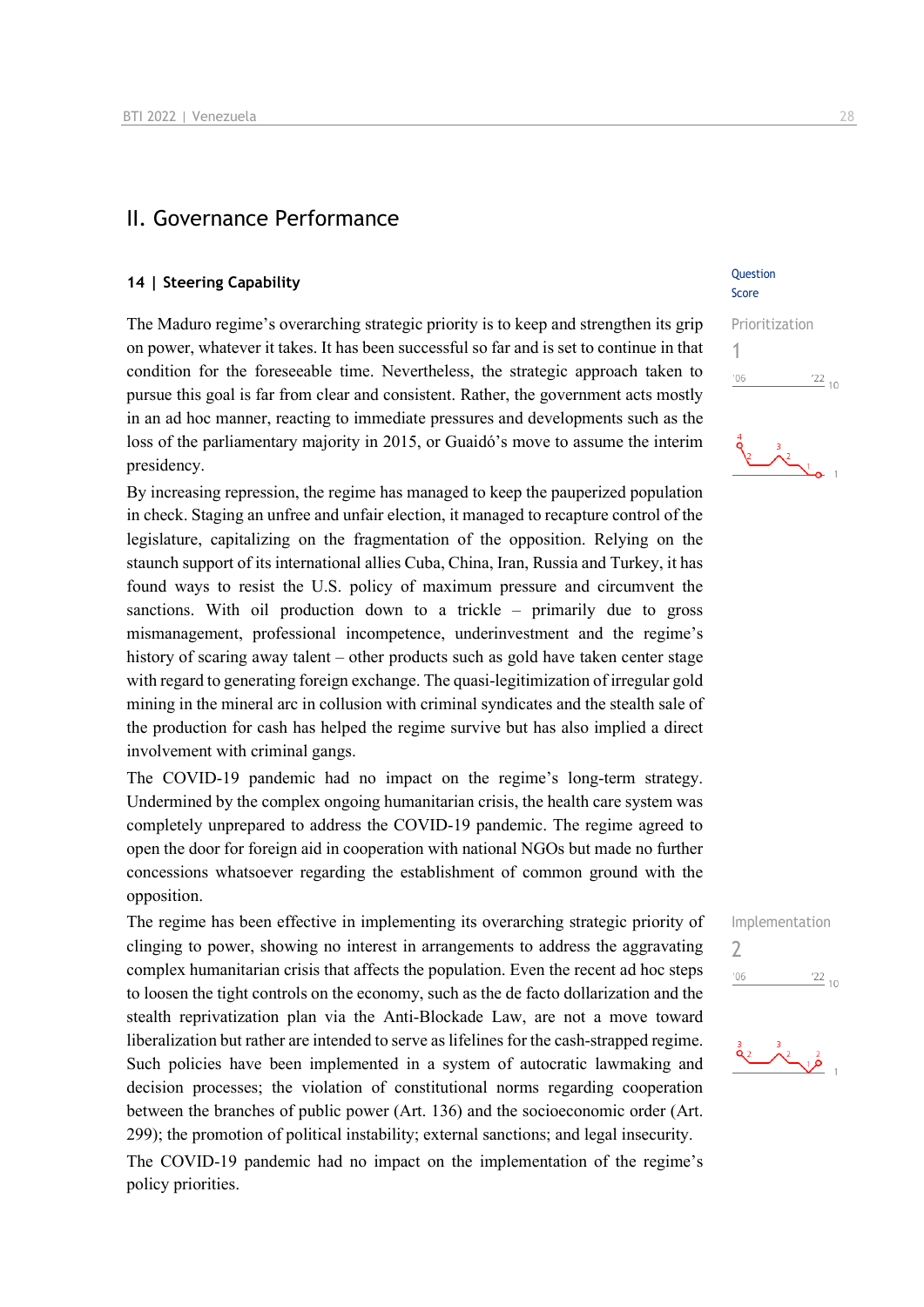The dire need for financial and economic relief has finally forced at least some of the regime's inner circle to try to tell facts from fiction. While the ultra-interventionist model still dominates the leadership's discourse, liberal ideas have begun to find their way into practical policies by stealth. The Anti-Blockade Law enables the executive to close secret deals involving the privatization of public companies, circumventing transparency rules, parliamentary scrutiny and constitutional restrictions. Selective privatizations will produce foreign exchange revenues beyond the oil sector, and those revenues will be treated as extra-budgetary funds at the sole disposal of the executive. So as not to alienate ideological purists, the first vice president of the newly elected National Assembly announced she would introduce a law allowing the expropriation of the properties left behind by citizens who migrated abroad.

The regime did not signal any willingness or ability to improve institutional learning in response to the COVID-19 pandemic. The agreement signed with the opposition under UN auspices, which facilitates the distribution of humanitarian aid, has not to date been followed up by similar joint initiatives for the benefit of the suffering people.

#### **15 | Resource Efficiency**

The state's performance in making efficient use of available human, financial and organizational resources is utterly poor, as clearly evidenced by all indicators reflecting outcomes in education, health care, public security, utilities, transport and infrastructure. Public sector recruiting is entirely based on patronage and loyalty, with disregard for professional experience or competence. The public sector employs over half of the formal labor force in the administration and state-owned companies. In many public enterprises, such as the huge aluminum and steel corporations in Bolivar State, production is down to zero, but they still employ and pay thousands of workers. Oil giant PDVSA, the cash cow of governments for decades, is in free fall, with plummeting to just half a million barrels/day and the refineries down to zero, but the company still employs over 100,000 workers.

The bizarre management styles used by the regime's industrial leaders, who all too often are active or retired military officers, are reflected in the case of the country's biggest and most important corporation. Former PDVSA CEO and simultaneously Oil Minister Major General Quevedo's recovery strategy was a ceremony at which he and other senior oil ministry officials asked God to boost oil output. "This place of peace and spirituality," read a release by the Oil Ministry that was later scrubbed from its website, "was the site of prayer by workers for the recovery of production of the industry" (Reuters). Military officers run about 60 state-owned companies and have established hundreds of businesses that receive lucrative state contracts.

The lack of public access to information and data on the regime's budgetary policy, efficiency in the use of budget resources in pursuit of the proposed goals, and opportunities for the people to participate in the budget process defy analysis. The latest Comptroller reports and proceedings refer to 2017; the link titled "Fight against





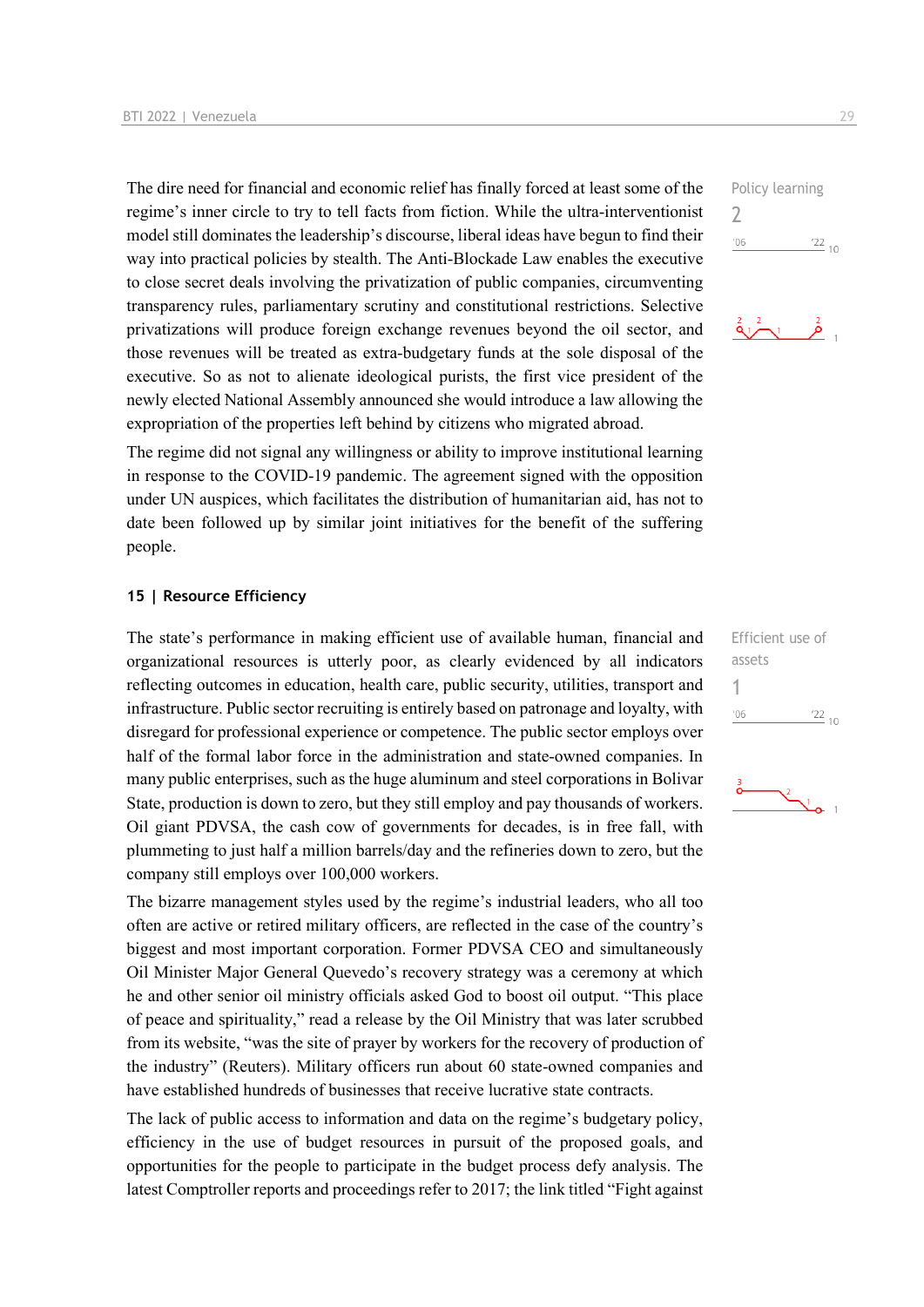corruption" reproduces the texts of the United Nations and the Interamerican Conventions against corruption. The public debt has soared through the roof, hitting 232% of GDP. The Open Budget Survey 2019 ranked Venezuela at 113th place out of 117 countries, with transparency and public participation scores of 0/100 and a budget oversight score of 13/100. None of the budget documents is readily available to the public, and legislative and audit oversight is characterized as weak. The country's score on the UN e-Government Development Index 2020 dropped to 0.5268 (rank 118 out of 193) and the score on the e-Participation Index has nearly halved since 2018 to 0.2381 (172/193), both far below the South American average. The COVID-19 response included tax relief and state compensation schemes.

Most public administration units are exposed to the constant rotation of agency heads and the ensuing replacement of senior officials. The lack of continuity makes effective professional management impossible. Even well-intended user-friendly innovations such as the announcement of power rationing or water supply dates on social media are mostly not complied with. Governors and mayors have in practice been stripped of their functional and financial autonomy. Some functions have been transferred to the local supply and production councils, which are controlled by the official party structure.

The constitution establishes an institutional structure for policy planning and coordination: the Federal Council on Government, complemented by regional and local planning councils. The Federal Council on Government "is the organ charged with planning and coordination of policies and actions to develop the process of decentralization and transfer of powers from the national authority to the states and municipalities." It consists of the cabinet ministers, the state governors, one mayor from each state and representatives of the organized society, and is presided over by the executive vice president. It is supposed to meet annually. The Council's homepage is under construction, the mandatory meeting reports are unavailable, and there is no continuous information about regular meetings (except one in 2014). If the institutional design was functioning, it should facilitate coherent and participatory policy formation, implementation, monitoring and adjustment where necessary. But the approach to real policy formation is command style, ad hoc, and improvised with little or no relation to past decisions. To cite just one example, since the beginning of the economic downturn, President Maduro has presented one recovery plan after the other, dropping zeros from the worthless currency, vowing to reverse the trend, all of them to no avail. The response to the COVID-19 pandemic followed a similar pattern.

Policy coordination  $\overline{\phantom{0}}$  $\frac{22}{10}$  $'06$ 

$$
\begin{array}{c}\n \stackrel{4}{\bigcirc} \\
\stackrel{4}{\bigcirc} \\
\stackrel{4}{\bigcirc} \\
\stackrel{4}{\bigcirc} \\
\stackrel{4}{\bigcirc} \\
\stackrel{4}{\bigcirc} \\
\stackrel{4}{\bigcirc} \\
\stackrel{4}{\bigcirc} \\
\stackrel{4}{\bigcirc} \\
\stackrel{4}{\bigcirc} \\
\stackrel{4}{\bigcirc} \\
\stackrel{4}{\bigcirc} \\
\stackrel{4}{\bigcirc} \\
\stackrel{4}{\bigcirc} \\
\stackrel{4}{\bigcirc} \\
\stackrel{4}{\bigcirc} \\
\stackrel{4}{\bigcirc} \\
\stackrel{4}{\bigcirc} \\
\stackrel{4}{\bigcirc} \\
\stackrel{4}{\bigcirc} \\
\stackrel{4}{\bigcirc} \\
\stackrel{4}{\bigcirc} \\
\stackrel{4}{\bigcirc} \\
\stackrel{4}{\bigcirc} \\
\stackrel{4}{\bigcirc} \\
\stackrel{4}{\bigcirc} \\
\stackrel{4}{\bigcirc} \\
\stackrel{4}{\bigcirc} \\
\stackrel{4}{\bigcirc} \\
\stackrel{4}{\bigcirc} \\
\stackrel{4}{\bigcirc} \\
\stackrel{4}{\bigcirc} \\
\stackrel{4}{\bigcirc} \\
\stackrel{4}{\bigcirc} \\
\stackrel{4}{\bigcirc} \\
\stackrel{4}{\bigcirc} \\
\stackrel{4}{\bigcirc} \\
\stackrel{4}{\bigcirc} \\
\stackrel{4}{\bigcirc} \\
\stackrel{4}{\bigcirc} \\
\stackrel{4}{\bigcirc} \\
\stackrel{4}{\bigcirc} \\
\stackrel{4}{\bigcirc} \\
\stackrel{4}{\bigcirc} \\
\stackrel{4}{\bigcirc} \\
\stackrel{4}{\bigcirc} \\
\stackrel{4}{\bigcirc} \\
\stackrel{4}{\bigcirc} \\
\stackrel{4}{\bigcirc} \\
\stackrel{4}{\bigcirc} \\
\stackrel{4}{\bigcirc} \\
\stackrel{4}{\bigcirc} \\
\stackrel{4}{\bigcirc} \\
\stackrel{4}{\bigcirc} \\
\stackrel{4}{\bigcirc} \\
\stackrel{4}{\bigcirc} \\
\stackrel{4}{\bigcirc} \\
\stackrel{4}{\bigcirc} \\
\stackrel{4}{\bigcirc} \\
\stackrel{4}{\bigcirc} \\
\stackrel{4}{\bigcirc} \\
\stackrel{4}{\bigcirc} \\
\stackrel{4}{\bigcirc} \\
\stackrel{4}{\bigcirc} \\
\stackrel{4}{\bigcirc} \\
\stackrel{4}{\bigcirc} \\
\stackrel{4}{\bigcirc} \\
\stackrel{4}{\bigcirc} \\
\stackrel{
$$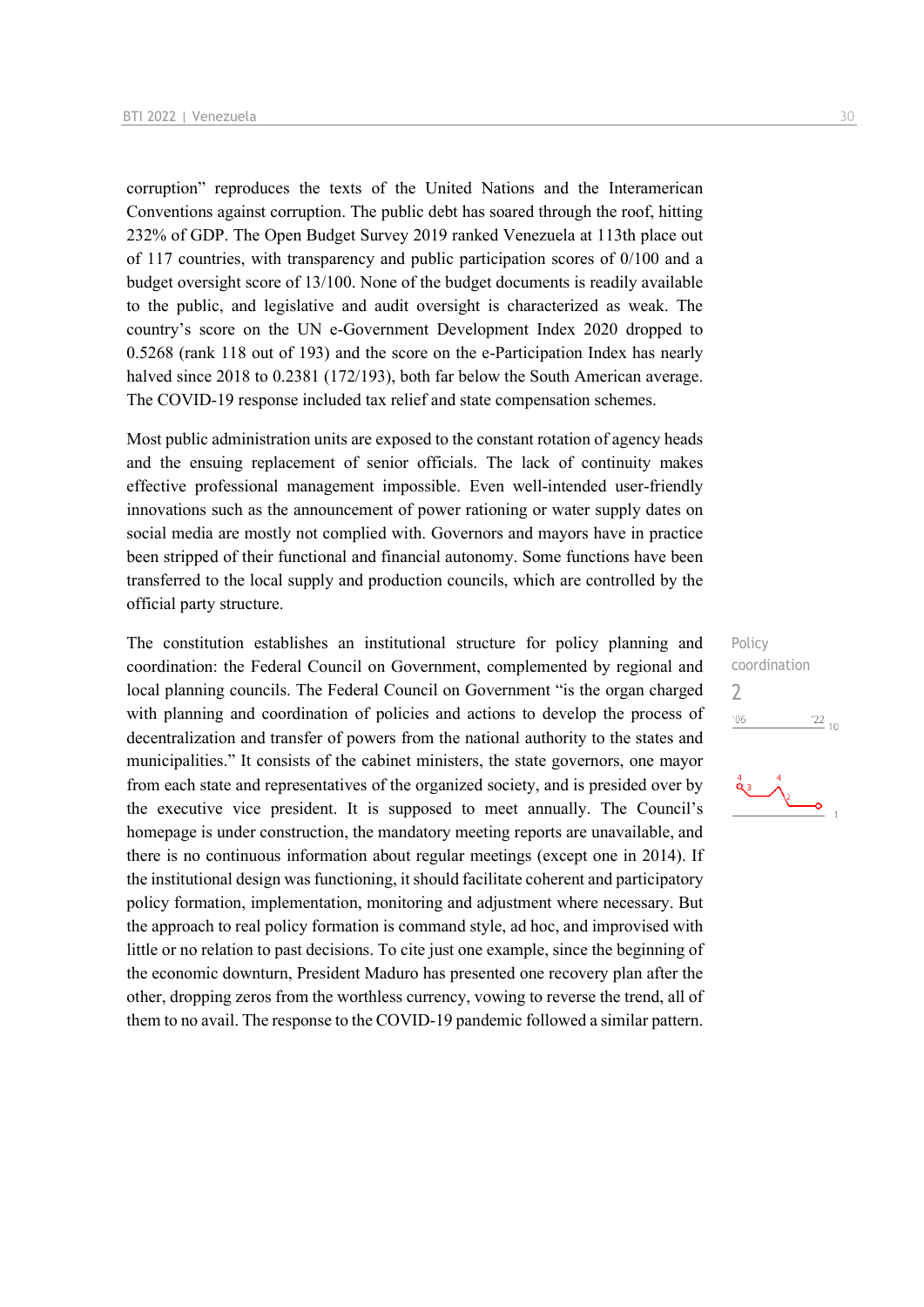As in other matters, the constitutional and legal provisions establishing integrity mechanisms against corruption comply with the highest standards but are completely ignored in practice. The audit agency is not operational, party and campaign financing are regulated but not complied with in the case of the official party, access to information on public affairs is difficult or impossible, officeholders are not accountable as long as they demonstrate their loyalty to the regime, and the public procurement system is not based on bidding processes.

Corruption has been the regime's lifeline since its inception. Huge sums embezzled from public funding for colossal infrastructure, transport, hospital and factory projects that were never concluded are a major factor in the country's decline. The coincidence of the end of the oil price boom with the free fall of production due to utter mismanagement and the need for cash to secure the new civil and military oligarchs' loyalties forced the regime to collude with criminal gangs to reap benefits from drug lords and irregular mining in the mineral arc.

As a consequence, the U.S. Anti-Drug Agency has announced criminal charges against Maduro and over a dozen of his top lieutenants for running a drug partnership with the Colombian FARC guerrilla group. In January 2021, Swiss prosecutors announced in Zurich that Venezuela had become the biggest provider of questionable funds to Swiss banks. They had identified hundreds of accounts in 30 banks containing about CHF 9 billion they suspected had come from embezzled public funds in Venezuela (Le Matin Dimanche, Jan. 17, 2021).

#### **16 | Consensus-Building**

There is no consensus on the type of political or economic order best suited to foster the country's development. While the regime elite intends to impose the Cuban model of a communitarian socialist state, the various opposition elites only agree on rejecting the Cuban model, while holding up the principles of representative democracy, separation of powers and accountable government. Venezuelans have been struggling to survive in the middle of a complex humanitarian crisis, are desperate for immediate change and most want President Maduro to go.

The regime's Fatherland Plan 2019 – 2025 aims at deepening the entrenchment of the people's democracy model. In the December 2020 public consultation organized by the mainstream opposition, about 6.5 million registered voters indicated that they supported free and fair elections as the path toward reestablishing democracy. More radical opposition sectors do not support the electoral path and have boycotted the consultation.

For public consumption, the regime elite sticks to the Cuban model set up in the 2019 – 2025 Fatherland Plan, involving a tightly regulated command economy and absolute social control with little or no breathing space for the private sector. But the

Consensus on goals 3 $06'$  $\frac{22}{10}$ 

1  $-06$  $\frac{22}{10}$ 

Anti-corruption

policy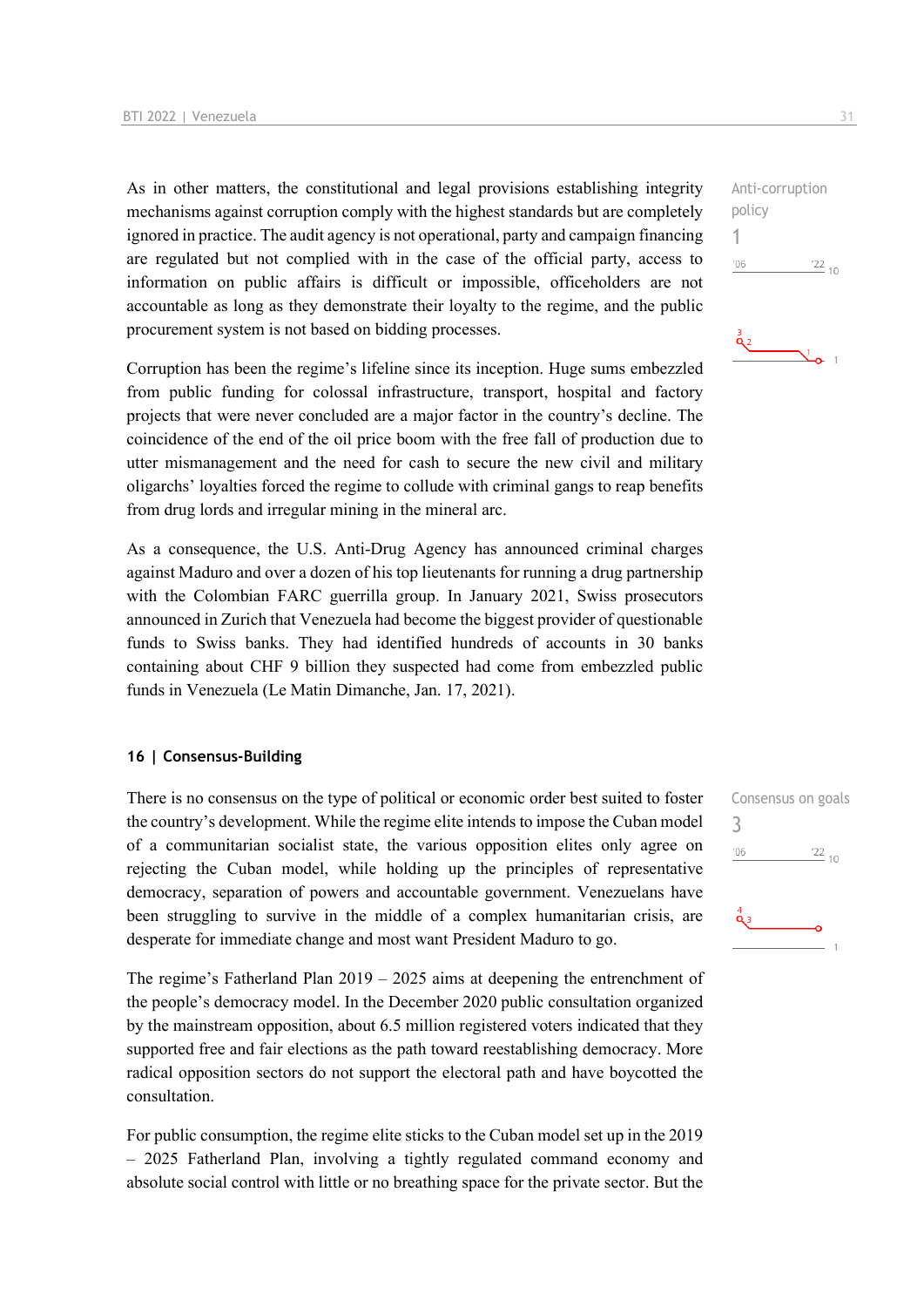Anti-Blockade Law approved by the now extinct Constituent National Assembly allows the executive to secretly open the back door to private investments in strategic sectors, while conducting privatizations to generate urgently needed cash inflows without any oversight.

The mainstream opposition has presented the Country Plan, a road map toward economic recovery that contains significant elements of a market economy, such as the reestablishment of central bank autonomy, privatizations, the abolition of exchange controls and steps toward public service pricing.

The response of civil society organizations has been of vital importance in mitigating the impact of the COVID-19 pandemic on the already desperate situation of vulnerable communities in the complex humanitarian crisis. The regime's reaction to such activities has been openly hostile and has sometimes resulted in harassment. In January 2021, six members of Azul Positivo were arrested and detained in Zulia State. Azul Positivo, a humanitarian organization primarily dedicated to aiding people with AIDS, has been active in combating the impact of COVID-19 on local communities.

The regime elites that control the state are the anti-democratic actors, backed by Chinese, Cuban, Russian and now also Iranian military, political and economic advisers. Further reforms allowing an escape from the ideological command economy straitjacket, such as the Anti-Blockade Law, may eventually be demanded by allies in order to secure their economic interests in the country. Reformers advocating democracy, such as opposition groups inside and outside the former parliament, have been completely sidelined again.

The populist ingredient in the regime's ideology requires feeding the friend-enemy binary of politics with a conflict-exacerbating rhetoric that facilitates identification. The opposition leadership, for its part, must defend the "we"-feeling, while at the same time drawing a clear line between "them" and "us." Bridging the conflict has hitherto proven impossible, as several approaches aimed at reaching some common ground via internationally sponsored negotiations have failed miserably.

Civil society participation is a constitutional requirement for filling positions in the branches of government not elected by popular vote. However, this has never been respected, even to keep up appearances. The concept of civil society is anathema to a regime that relies on the concept of "the people," which is equivalent to their loyal followers, however few they may be. Neither the "civil society" nor "the people" are involved in agenda setting, policy formation, deliberation and decision-making, policy implementation, or performance monitoring. Instead, the regime engages in repression and harassment of civil society actors (as reported in "Association / assembly rights" and "Freedom of expression").

Anti-democratic actors 1  $^{\prime}06$  $22_{10}$ 



Cleavage / conflict management 1  $-06$  $\frac{22}{10}$ 



Civil society participation 1 $\frac{22}{10}$  $06'$ 

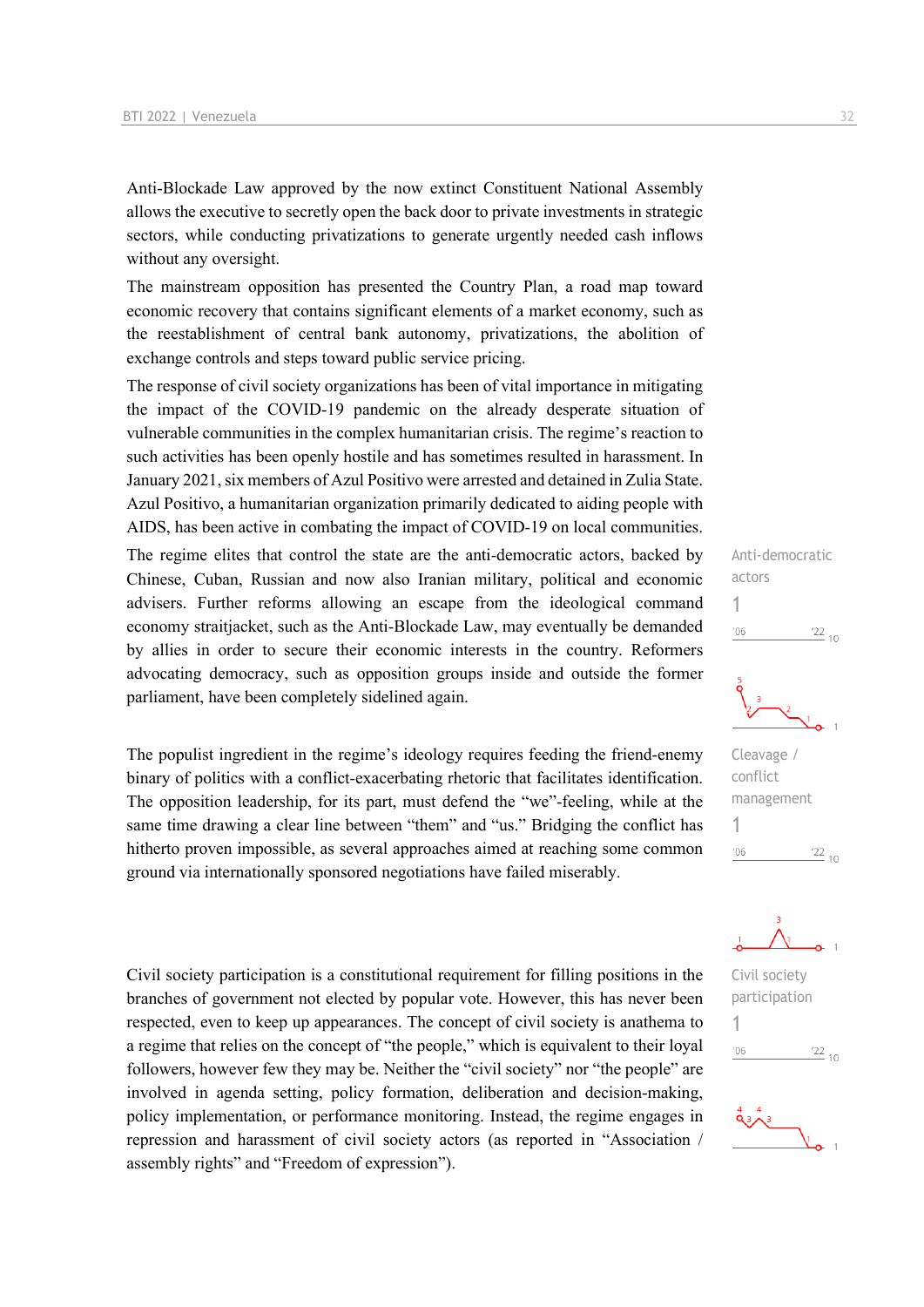The National Assembly dominated by the mainstream opposition approved an Amnesty Law in January 2019 aimed at laying the foundation for national reconciliation. It provides guarantees for democratic reinsertion to create incentives for civilians and police officers as well as the components of the Armed Forces to refuse Maduro orders. The law did not produce any effect.

For its part, the president of the newly elected but unrecognized National Assembly pledged "national reconciliation" followed by the threat "there can be no forgiveness with forgetfulness, there can't be any reconciliation with amnesia," This assembly appointed a commission tasked with investigating the "crimes" committed by lawmakers of the legitimate National Assembly, headed by a former opposition representative now aligned with the regime. The radical sector of the opposition holds an identical no-forgiveness vision.

#### **17 | International Cooperation**

The country's strategic partners, Cuba, Russia, China, Iran and Turkey, have provided the regime a real lifeline. In this sense, the country's leaders have been extremely effective in the use of international support for their overarching strategic goal of securing and tightening their grip on power. The support is not an integral part of a long-term socioeconomic development strategy.

Cuba has been the ideological inspiration and tactical adviser of the Bolivarian Revolution from its beginning. It has been rewarded with generous oil shipments, on which it has become existentially dependent. For its part, it provides medical assistance as well as security and military consulting services, including Maduro's international air transport and security detail. Russia is a military supplier and a privileged partner active in the Orinoco Basin heavy crude business, and has been helpful with oil shipments that circumvent U.S. sanctions. China is the regime's largest creditor and the top importer of Venezuelan oil (circumventing U.S. sanctions via ship-to-ship (STS) transfers), as well as a provider of technology for social control. Iran's gasoline shipments in defiance of U.S. sanctions were vital in mitigating the severe fuel shortages in 2020, and Turkey has recently entered the partner group as the main destiny for the country's gold exports. Russia, China and Iran consider Venezuela to be a bridgehead for their longer-term geopolitical interests in the region. In December 2020, Venezuela approved Russia's Sputnik COVID-19 vaccine, and signed a contract to purchase 10 million doses.

Reconciliation n/a  $-06$  $\frac{22}{10}$ 

 $\overline{nlz}$ 

Effective use of support  $\overline{\phantom{0}}$  $-06$  $\frac{22}{10}$ 

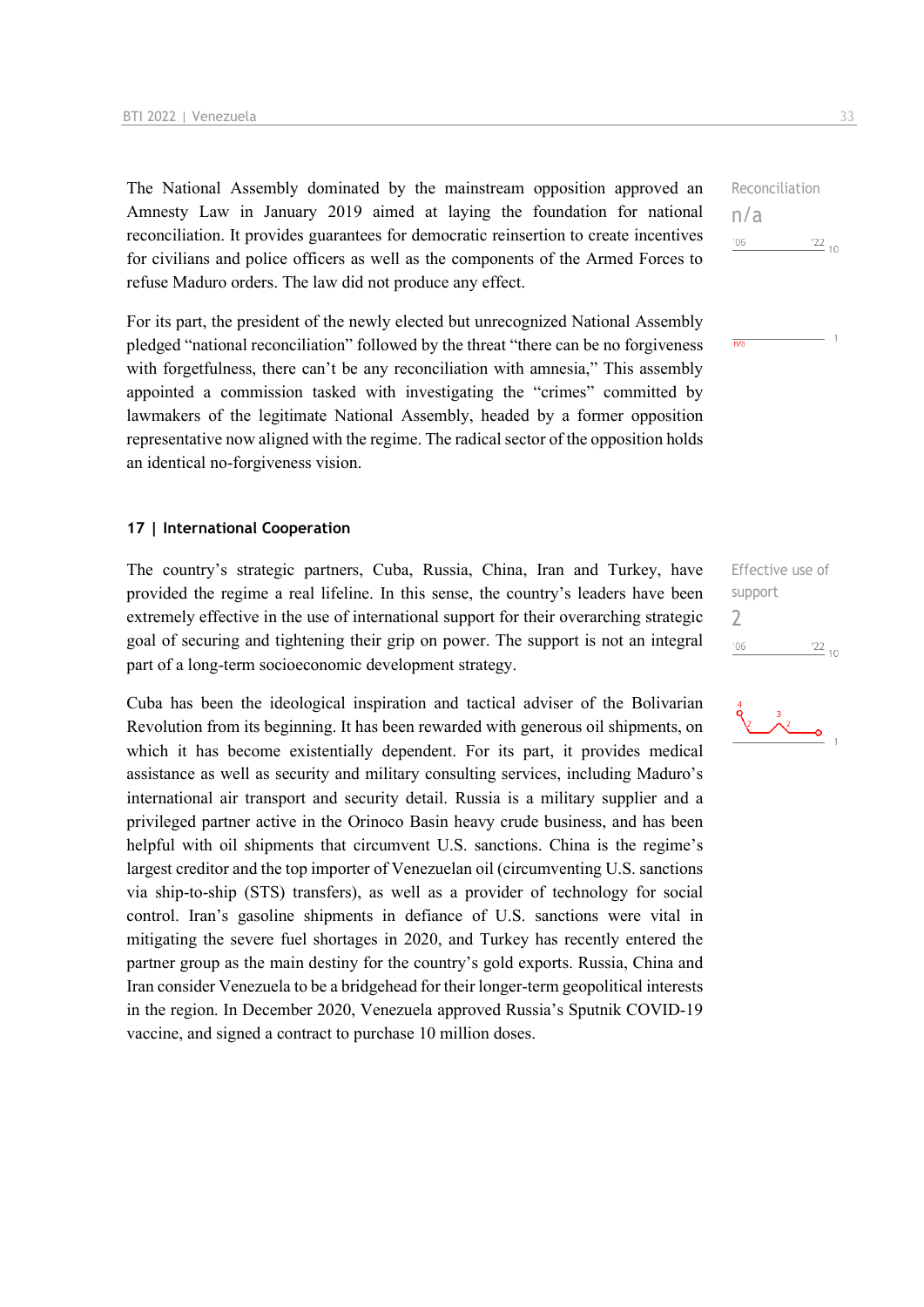The Maduro regime does not demonstrate an interest in honoring its contractual commitments and obligations in the international arena. The IMF Board found Venezuela in breach of its obligation to provide data. The most recent WTO Trade Policy Review, normally due every six years, took place in 2002. The regime was reluctant to grant the UN Human Rights Mission unfettered access to victims and detention centers throughout the country. It was also reluctant to allow the delivery of health and protection materials by the Red Cross and the Pan American Health Organization (PAHO) for the country's response to the COVID-19 pandemic.

Venezuela is party to several hundred international treaties and conventions. However, in 2013, Venezuela withdrew from the American Convention on Human Rights. In 2017, Venezuela's membership in Mercosur was suspended in response to the "rupture of the democratic order." With regard to labor relations, there are currently several complaints under investigation by the ILO concerning nonobservance of the Freedom of Association and Protection of the Right to Organize Convention, the Protection of Wages Convention, and the Discrimination (Employment and Occupation) Convention. According to the U.S. State Department, the Maduro regime has also attempted to misuse international law enforcement tools for politically motivated purposes.

The novel regional cooperation architecture sponsored by the Bolivarian Revolution's checkbook diplomacy, which broke down when the money ran out and when some allies lost elections, has not reemerged despite the return of friendly governments to power in Argentina and Bolivia. Relations with the Caribbean countries have been put under strain by about 200,000 migrants who fled to the islands, often as illegal boat people, and by Venezuela's renewed threats against Guyana in the Essequibo territorial dispute. An International Court of Justice (ICJ) hearing on the matter in 2020 was not attended by Venezuela. The Caribbean community issued a statement backing the maintenance of Guyana's territorial integrity, and firmly repudiating any act of aggression by Venezuela against Guyana.

Colombia and Brazil, the country's two other neighbors, are members of the Lima Group which supported Guaidó and has called the Maduro regime "illegitimate and dictatorial." Thus, there is obviously no cooperation taking place in the immediate regional environment, and there is also no common ground for any kind of cooperation as long as the authoritarian regime is in place. The regional organizations inspired and funded by Chávez – the Bolivarian Alliance of the Peoples of America (ALBA), the Union of South American Nations (UNASUR), and the Community of Latin American and Caribbean States (CELAC) – are no longer really operative, as Venezuela's checkbook diplomacy has run out of steam. For the time being, Venezuela is as isolated in the region as before.